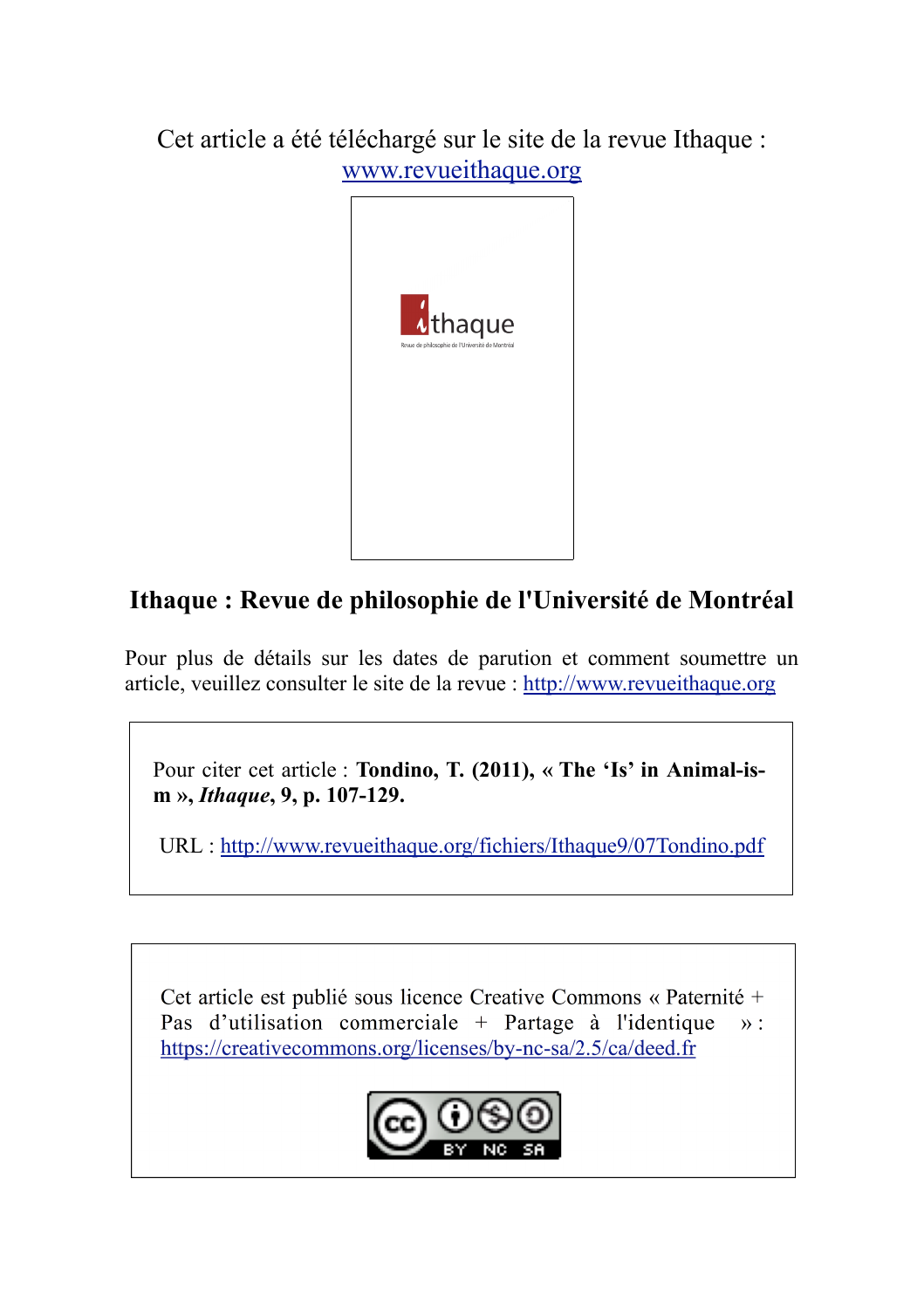# The
'Is'
in
Animal‐is‐m

## Tristan
Tondino\*

#### **Abstract**

*Eric T. Olson argues for a position in personal identity called Animalism. Olson's definition of 'what we are' is what the biological community currently defines as the 'human animal'. While Olson argues his definition is determinate and anti-relativist, I object by maintaining that his definition is fundamentally soft relativist. This is accomplished by asking : 1) why favour the biological definition over other cultural definitions ? – and by arguing : 2) that nothing stops the biological definition from changing ; 3) that the biological definition is classificatory and not ontologically explanatory ; 4) that biology may drop the*  concept 'human animal' leaving no definition of 'what we are'. Finally, I look at *which ontological decisions Olson makes and ask if there is any hope for Animalism and for the human philosopher with no proven ontology. In my conclusion, I follow Olson's surprising admission by suggesting that I have no idea what we are.* 

#### **Introducing Personhood**

Eric T. Olson rarely mentions the word 'person'. One might be tempted to suggest he seems uncomfortable with it. As soon as he begins to use 'person', he shifts to the words 'human animal' and the personal pronoun 'I'. He writes : "I don't want to argue about what it is to be a person. I don't find it an interesting question<sup>1</sup>". This is not

<sup>\*</sup> The author is a Master's student in philosophy (Université de Montréal). The author wishes to thank Michel Seymour and Jean-Pierre Marquis for offering such fascinating courses and for their support ; Anthony Philbin for providing editorial assistance ; Charles Côté-Bouchard and the writing committee of *Ithaque*.

<sup>1</sup> Olson, E. T. (2007a), *What Are We ? A Study in Personal Ontology*, p. 44.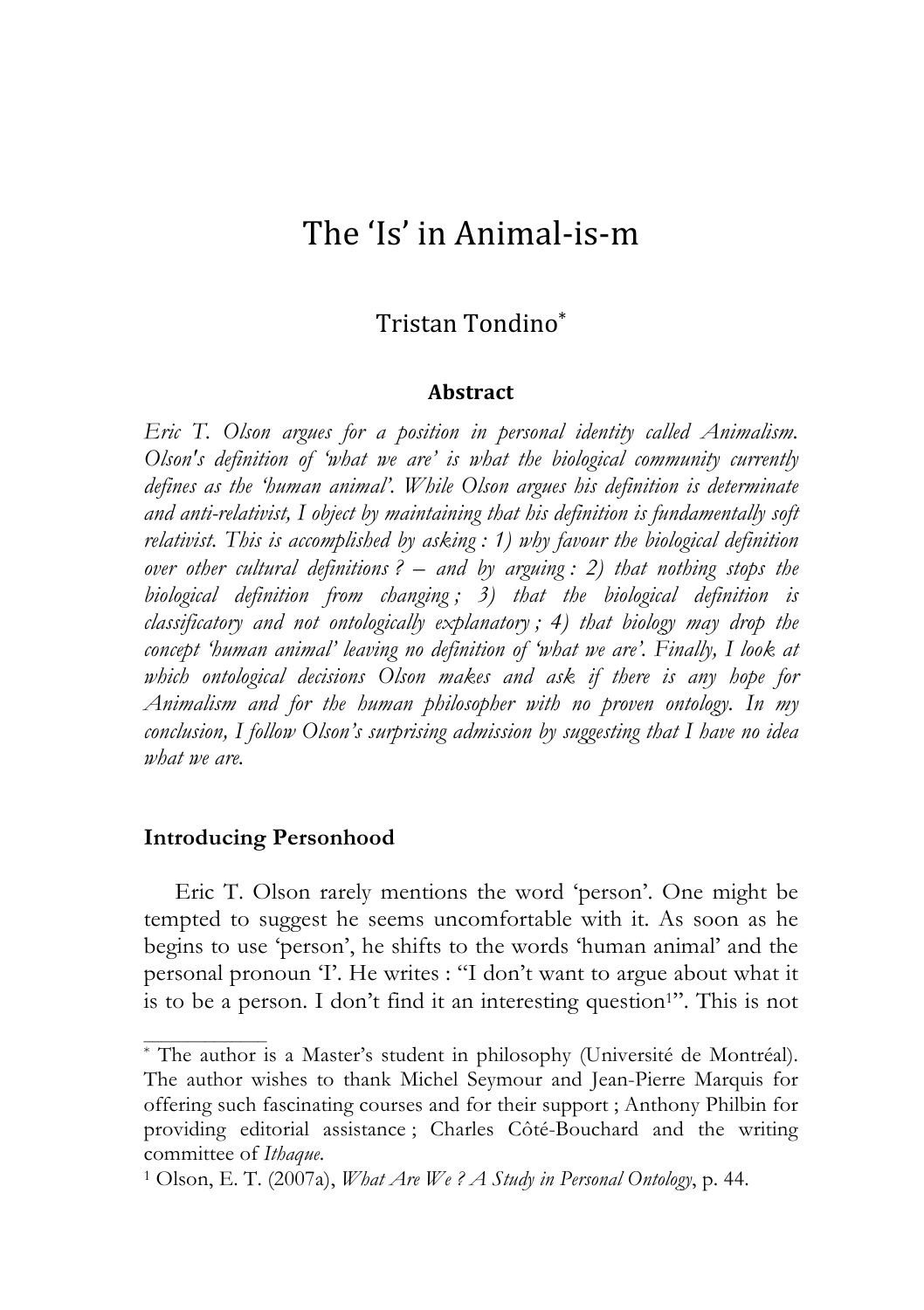to say that he avoids 'personhood' entirely : "I say that you and I and the other people who walk the earth are animals [...] A human person is roughly someone who relates to a human animal in the way that you and I do, whatever that is<sup>2"</sup>.

In "An Argument for Animalism" Olson remarks : "In every actual case, the number of people we think there are, is just the number of human animals. Every actual case in which we take someone to survive or perish is a case where a human animal survives or perishes<sup>3"</sup>. And elsewhere :

I am not convinced there is any one metaphysical sort of thing that people in general are or must be. Or if there is we cannot know it until we have [...] ruled out some of the items on [the following] list – gods, thinking machines, [angels, robots] and [corporations like Apple Computer Inc.]4.

In other writings, Olson seems to struggle with the idea that persons have certain mental capacities, that they may be what Locke would call them : "thinking intelligent beings"5. 'Person' for Olson, is a matter of linguistic convention and he frequently conveys the extent to which there seems to be little agreement on what the word 'person' entails.

Sometimes, he is more direct : "There are six billion people because there are six billion human beings – human animals, members of the species Homo sapiens<sup>6"</sup>. If it were up to Olson alone, my hunch is that he would simply re-define 'person' as exactly what biology calls *Homo sapiens*. To Olson, a human animal is defined by the biological community as a being which begins somewhere around 16 days after conception (organogenesis) and ends at death. For the time being, I will ask that we set aside the question : *What is a person to Olson* ? – with a promise to return to it occasionally and work in a new direction following his lead to "limit the inquiry to ourselves<sup>7"</sup> – the human animals.

<sup>2</sup> Olson, E.T. (2003a), "An Argument for Animalism", p. 320.

<sup>3</sup> *Ibid*.*,* p. 333.

<sup>4</sup> Olson, E. T. (2007a), *What Are We ? A Study in Personal Ontology*, p. 9.

<sup>5</sup> Locke, J. (1975), *An Essay Concerning Human Understanding*, first published in 1694, p. 335.

<sup>6</sup> Olson, E.T. (2003a), "An Argument for Animalism", p. 346.

<sup>108</sup> 7 Olson, E. T. (2007a), *What Are We ? A Study in Personal Ontology*,p. 9.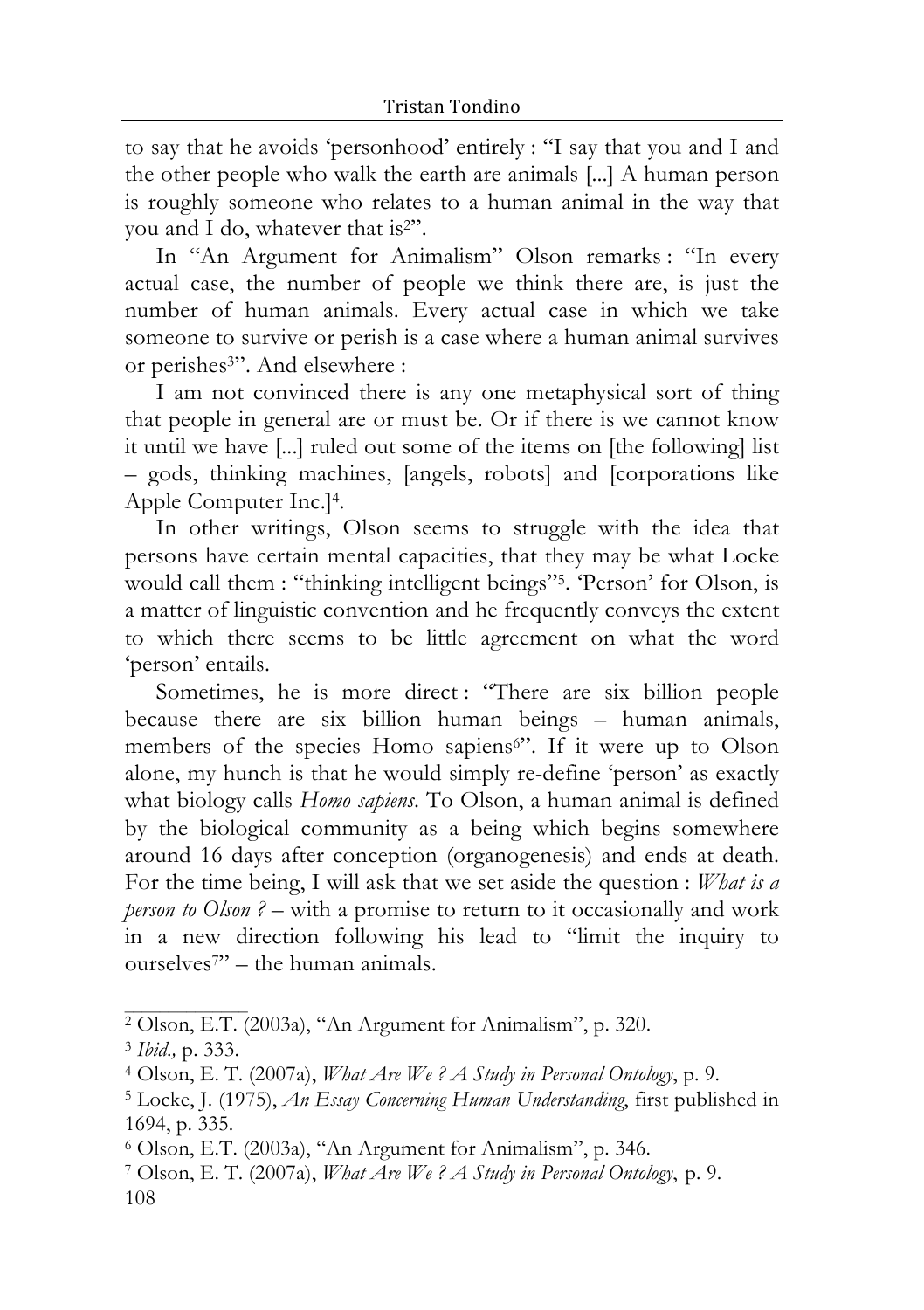#### **Category Mistakes and Verbal Disputes**

Olson is slightly revisionist regarding philosophical terminology, and it is easy to understand why. Many of us have found ourselves in a disagreement only to recognize that the definitions of our terms determine the nature of that disagreement. In recent years, the expression 'verbal dispute' has been coined to denote this linguistic frustration. One suggested resolution is to supply a new "neutral vocabulary".

Similarly, Frege's craving for an ideal philosophical, scientific and mathematical language exemplifies this way of thinking8. Frege, however, may not have been involved in a normative project regarding language – he was intent on distinguishing science from psychologism9. Nonetheless, the craving to limit our meanings is at least as old as philosophy itself. Even the Pre-Socratics and Plato were obsessed with the meaning of various words commonly taken for granted. At any rate there are arguably several good reasons, say, for naming only one tooth number 1710.

Olson's closing remarks in "Is There a Bodily Criterion" echo this craving transposed into *his* philosophical worldview regarding words like 'mind', 'body' and in other writings regarding the word 'self' : "I suggest talk of people's bodies, is like talk of people's minds11". He adds : "[I]f the word 'self' has no agreed meaning, and leads us into troubles we otherwise could avoid, and if we could easily get on without it, there can be no reason, other than tradition, to continue to speak of the self<sup>12"</sup>. He suggests philosophers would do well to move certain words out of the philosophical vocabulary and into, say, a poetic one. There might, nonetheless, be certain pre-scientific

<sup>8</sup> Seymour, M. (2005), *L'Institution du langage*, p. 228-43. See 13 characteristics of Frege's Ideal Language.

<sup>9</sup> *Ibid.*, p. 240.

 $10$  One of the many characteristics of science is linguistic and/or symbolic regimentation. Regimentation alone is insufficient. How and whether this applies to philosophy is another matter.

<sup>11</sup> Olson, E. T. (2006), "Is There a Bodily Criterion of Personal Identity ?", p. 258.

<sup>12</sup> Olson, E. T. (1998), "There is no Problem of the Self", p. 657.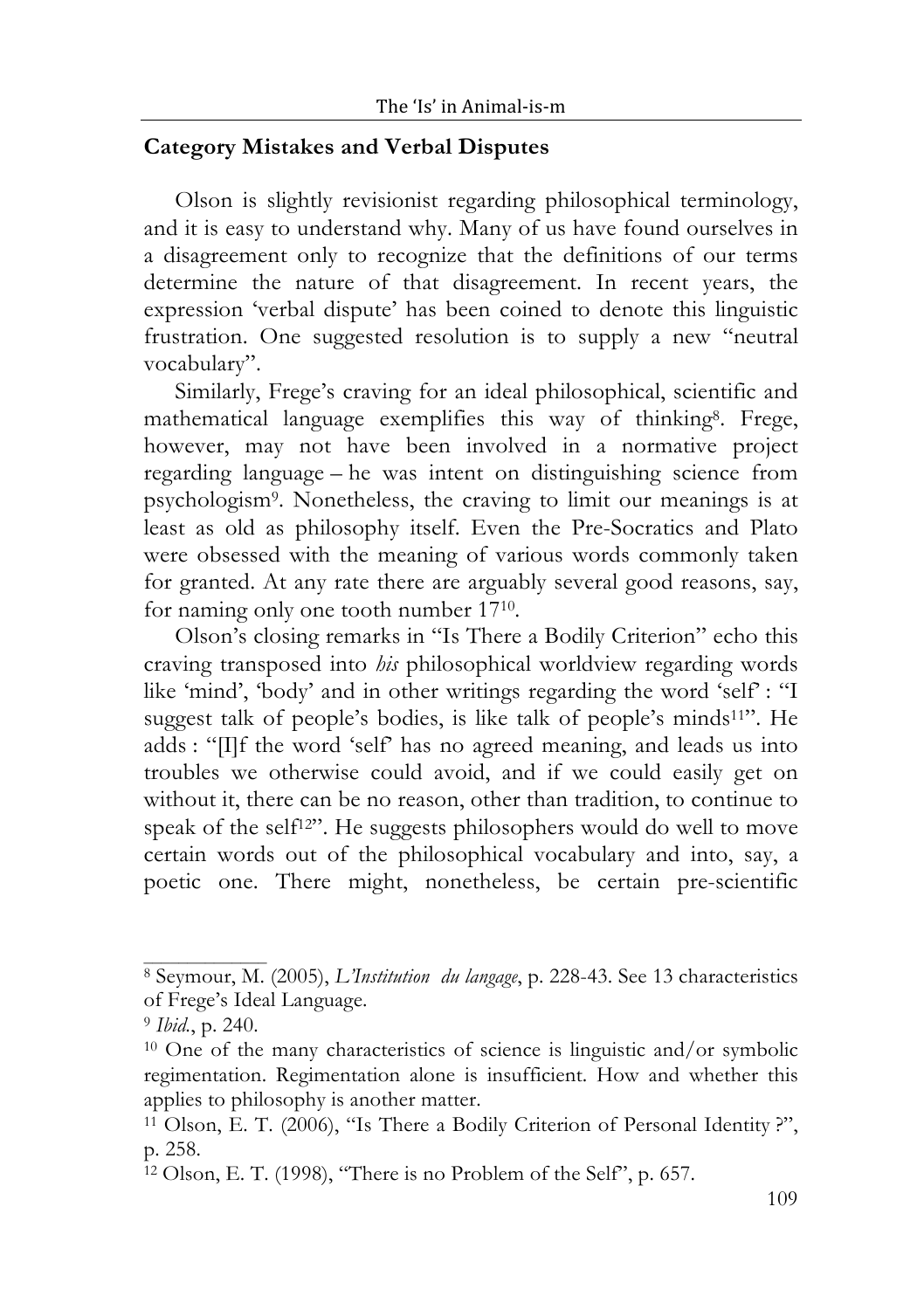advantages to this – science, after all, must have grown out of natural language.

Debates naturally rage on about the possibility of idealizing language with the ramifications of attempting to *clean* our philosophical language thankfully spilling over into the political and ethical.

Verbal disputes are probably not always the result of category mistakes but I believe many are. This essay will include the suggestion that a good number of the problems of personal identity are indeed the result of category mistakes.

#### **It's All Locke's Fault**

Well, not exactly. Olson points out that "9 out of 10 philosophers [...] do not think we are animals<sup>13"</sup>. He also lists many others from Plato onward who believed we are something other than animals. Paul Snowdon, another animalist, blames Locke for entrenching this idea in modern philosophy. To Locke, what we are is our memories<sup>14</sup>. This implies that if we lost our memories due, for example, to a brain injury, we would cease to exist. Snowdon argues that Locke's error was generated from his deep need to distinguish us from animals, which resulted in his "collaps[ing] the category human animal<sup>15"</sup>. But, perhaps we only need to amend this formulation, as Olson suggests, by saying humans are "very special animals<sup>16"</sup>. It is probably worth arguing that religious beliefs have had a lot to do with why we are not generally considered animals. To some people, what we are is our souls*.*

#### **Third Person/First Person**

I would like to suggest that we can study aspects of Olson's work by working with the third person. He frequently uses 'I' or 'you' in his various arguments – e.g. the *thinking-animal argument*<sup>17</sup> – so it

<sup>&</sup>lt;sup>13</sup> Olson, E.T. (2003a), "An Argument for Animalism", p. 318.

<sup>14</sup> Locke, J. (1975), *An Essay Concerning Human Understanding*, p. 335.

<sup>15</sup> Snowdon, P. (2009), "Paul Snowdon on Persons and Animals".

<sup>16</sup> Olson, E.T. (2003a), "An Argument for Animalism", p. 321.

<sup>110</sup> 17 Olson, E.T. (2004), "Animalism and the Corpse Problem", p. 266.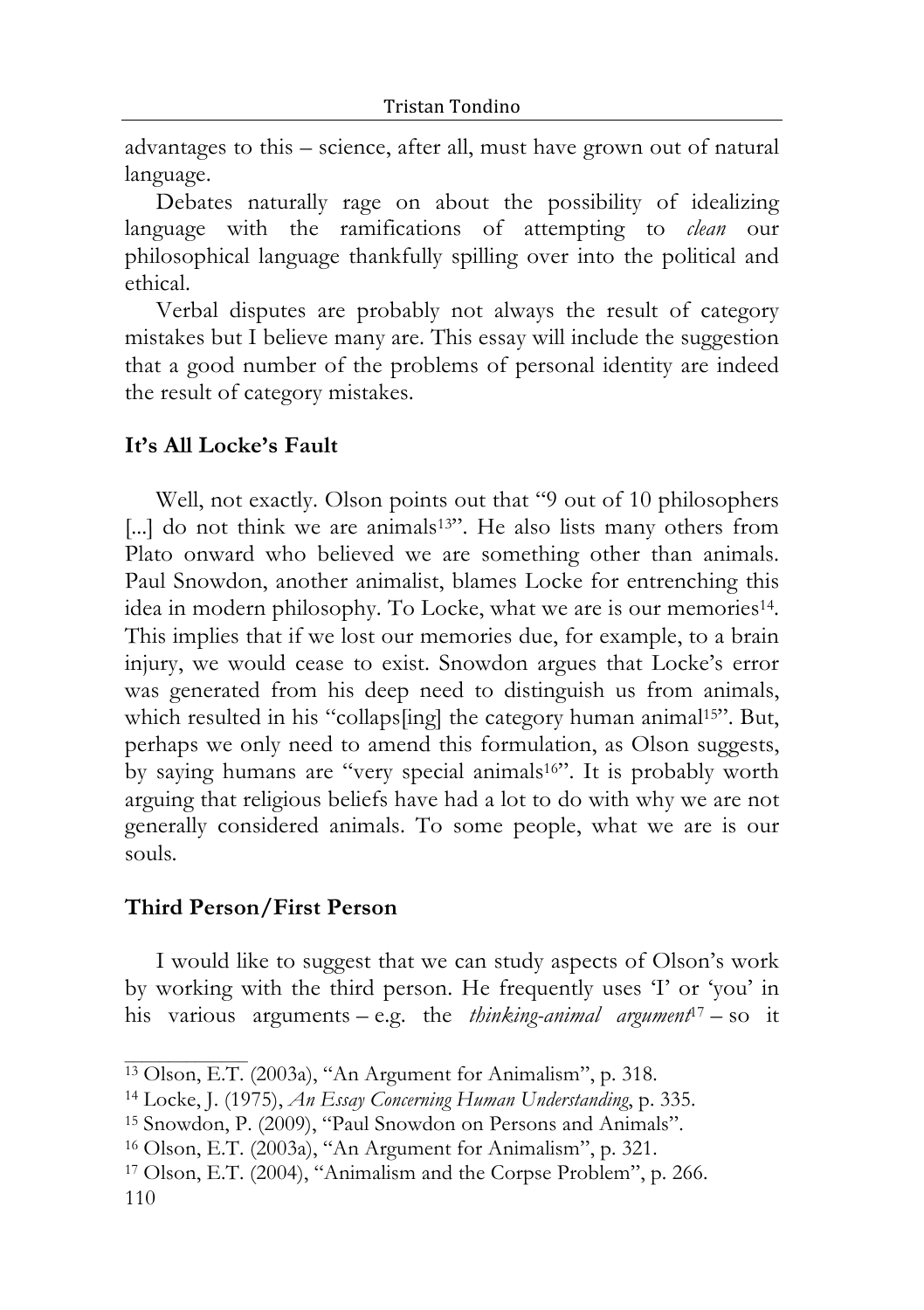would seem possible to shift to a proper name, say, 'Jones'. I would like to suggest it is fair to proceed in the third person, albeit cautiously, since Olson's use of 'I', 'we' and 'you' is rather difficult to clarify anyway. First, second or third person is irrelevant to the problem at hand, i.e. are we animals ? A note on typography : I will use Jones to refer to the person or animal ; 'Jones' to the word itself ; Jones' as the possessive case ; and Joneses for the plural, e.g. many families named by 'Jones'.

#### **'Is' is one slippery little word**

I begin my argument relating to 'is' here. Consider the proposition : *Jones is such an animal.* We can immediately distinguish what we might call the *is of metaphor*. Olson alludes to this<sup>19</sup> although he does not at any point posit that he has used the *is of metaphor*. Olson states that he is sometimes misunderstood as though he were saying we are animalistic in moral terms or that we are "merely animals20" as in : *Jones is merely an animal.*

Lynne Rudder Baker, for example believes this is an implication of Olson's Animalism. Animals, she suggests, are "brutish and we are not". She further stresses that "human animals constitute us but are not us21". For Baker : *Jones is constituted by a human animal. Jones is essentially a person.*

Olson counters that we are only contingently persons, in a similar way to being contingently philosophers or singers. For Olson : *Jones is contingently a person* to the extent that we define 'person' in whatever way we do contingently.

We may wish to employ the distinction which Olson attributes to David Wiggins between "substance-concept" and "phase-sortal" to help us clarify this matter work through the details of our puzzle over 'person'22. To Olson, the substance-concept is 'human animal' whereas 'person' is a phase-sortal<sup>23</sup>. To Baker the opposite is true.

<sup>19</sup> Olson, E.T. (2003a), "An Argument for Animalism", p. 321.

<sup>20</sup> *Ibid.*, p. 321.

<sup>21</sup> Baker, L. R. (2001), *Persons and Bodies*, p. 12-18.

<sup>22</sup> Wiggins, D. (1967), *Identity and Spatio-Temporal Continuity*, p. 7.

<sup>23</sup> Olson, E.T. (1997), *The Human Animal, Personal Identity Without Psychology*, p. 29-31.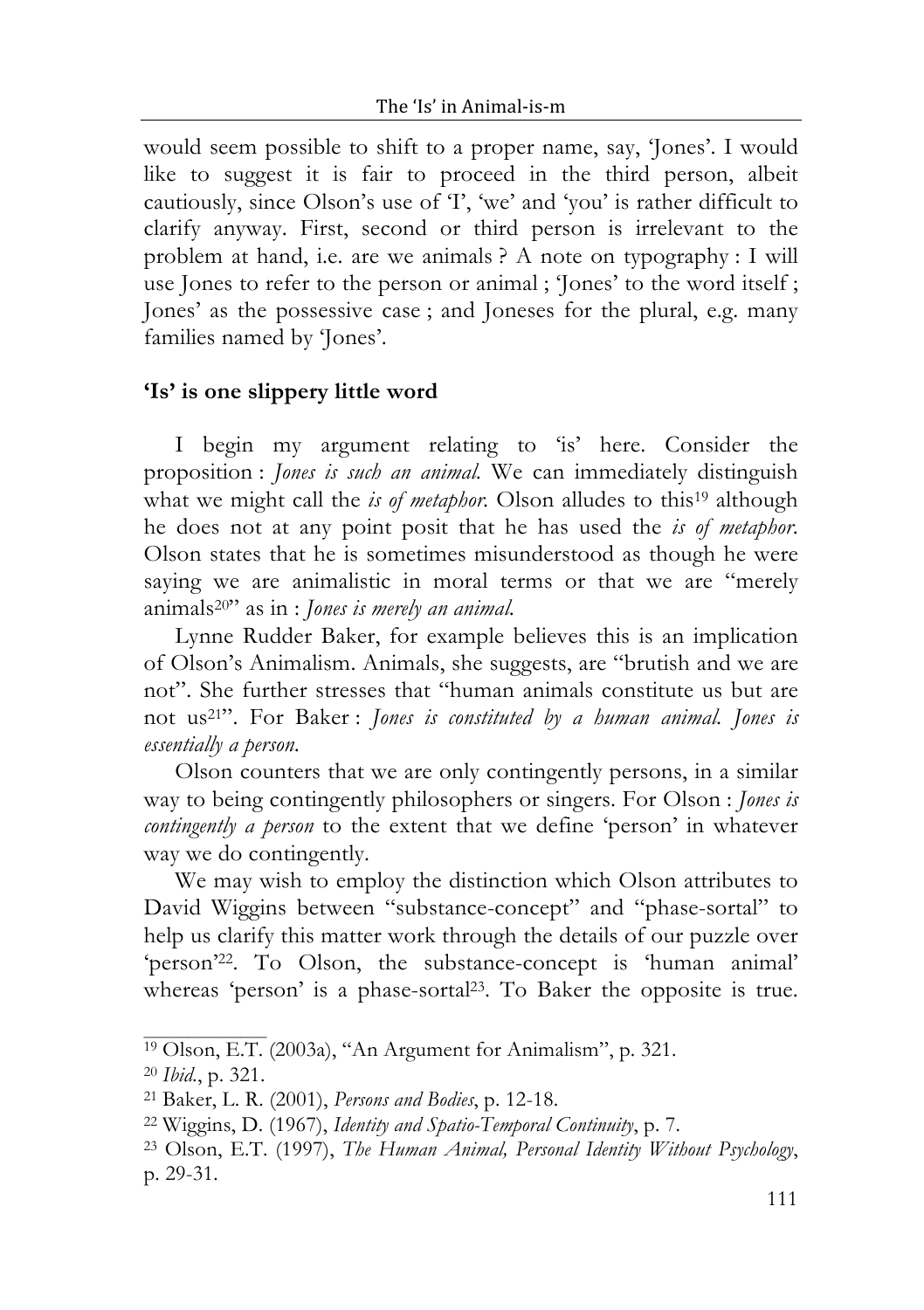This distinction between substance-concept and phase-sortal can also be found in Derek Parfit's work. He states : "Shoemaker assumes that what we are essentially is persons, while I regard it as acceptable to claim what we are essentially is human beings treating the concept *person* as a phased-sortal24". Here, Parfit is looking like he's become an animalist.

If there is a resolution to this dispute it seems to revolve around a combination of the word 'is' and the meanings of words that refer to us. The two elements cannot be easily detached. But, why is 'is' such a slippery word ? At times it infers existence and at other times identity or sameness. Even the title of Olson's fascinating article "Is There a Bodily Criterion of Personal Identity ?" is itself a riddle beginning with the word 'is'. Criterions are not the type of thing we ordinarily would think of as existing, but they must exist in some form of 'is'. Olson remarks: "It is inconvenient that the words 'identity' and 'same' mean so many different things : numerical identity, qualitative identity, individual psychological identity, and more<sup>25"</sup>. I would suggest it's more than "inconvenient"; it's confusing.

In the above-mentioned article, Olson presents many attempts to formulate a "bodily criterion". A bodily criterion would be a formulation properly expressing that "we are our bodies". We can call the view that we are our bodies *bodyism*26*.* Judith Jarvis Thompson is a bodyist although at times it would appear she is more correctly described as an animalist. Occasionally she writes in reference to what seems to be the notion of immortality, thus showing her animalist tendencies : "What I want in wanting to survive is that *this body* [my emphasis] should continue to function in the ways in which living human bodies function when they support consciousness<sup>27"</sup>. So she seems to be suggesting what she is, is *her living body*, which is fairly close to Olson's animalism and neither view seems incompatible with cherishing one's consciousness. For Olson, however, we are our *living bodies* whether we are conscious or not.

<sup>24</sup> Parfit, D. (1999), "Experiences, Subjects and Conceptual Schemes", p. 218.

<sup>25</sup> Olson, E. T. (2010), "Personal Identity".

<sup>26</sup> Shoemaker, S. (1999), "Self and Body".

<sup>27</sup> Thomson, J. J. (1997), "People and their Bodies", p. 222.

<sup>112</sup>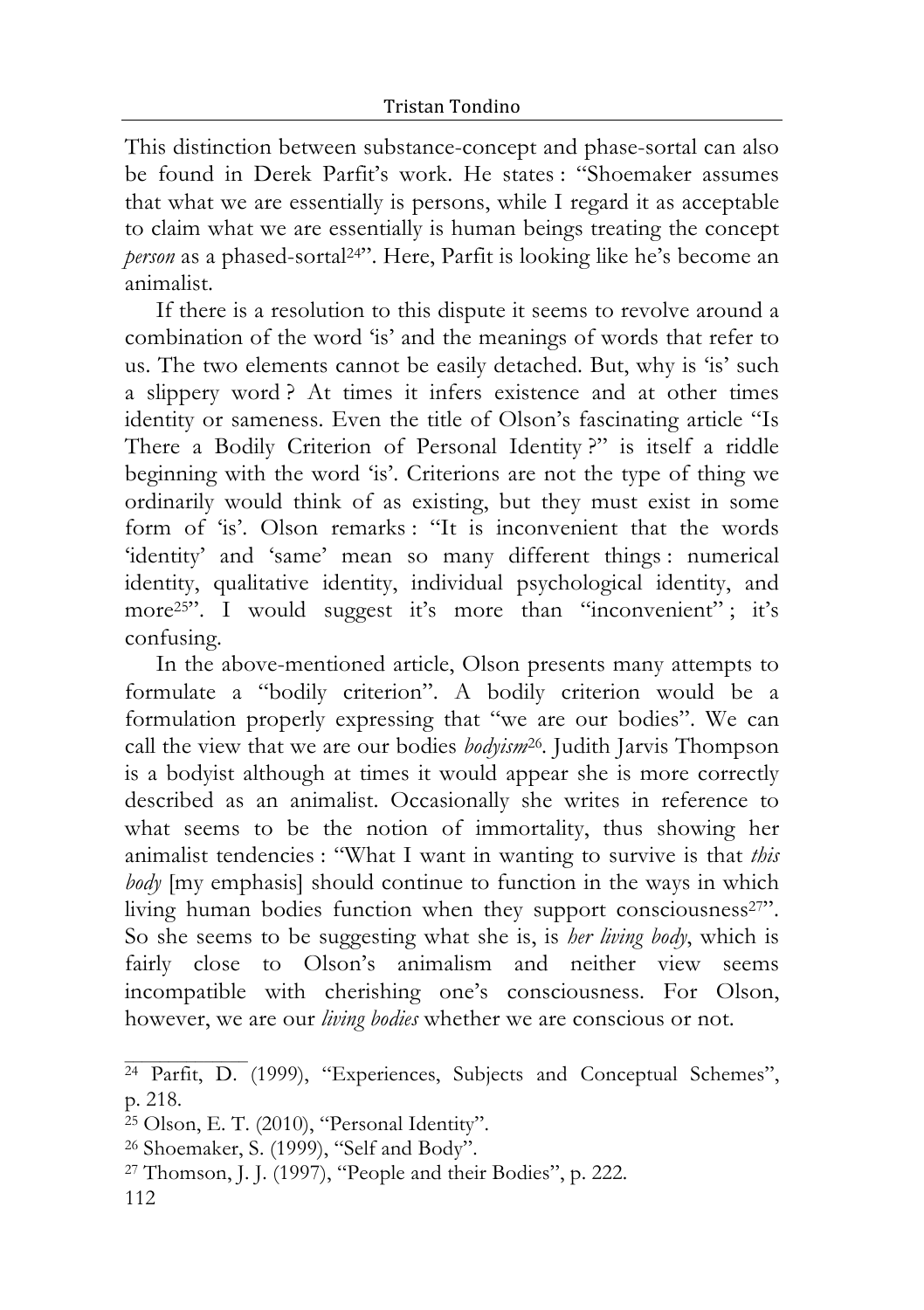There are three elements I would like to point out about Olson's powerful arguments against strict bodyism, i.e. that we are our bodies.

The first element is that to the extent that bodyism does not include the fact that we are alive, it cannot properly explain what we are. None of the bodily criteria Olson provides succeeds in satisfying him for this reason. They are insufficiently subtle to provide an ontology which can cover our bodies while we are alive and our bodies when they have become corpses.

The second, and most interesting element in my view is that in each bodily criterion there is the presence of that troubling word 'is'. This second element is inextricably linked to the first. A bodyist would claim : *Jones is his body*. To Olson, whatever Jones is, he cannot be his body because his body sometimes lives and sometimes does not. Furthermore, the idea that Jones is alive is fairly determinate but the idea that his body exists is sometimes indeterminate.

The third intriguing element is that if there were a bodily criterion, it would have a feature which we find in Olson's animalism, i.e. we are not defined by our psychological elements. Olson denies what is commonly referred to as the *psychological approach* which suggests what we are is to be found in psychological connections : *Jones is his psychological connections or continuity.* This problem is more complex than the problem of 'personhood'. Accepting that what we can mean by 'person' is a matter of convention seems somewhat intuitive. But we also have a very deep relationship to what is going on in our brains, making the intuition that we are our memories and our thoughts particularly strong. Our identities seem wrapped up in this inner collection of mental items. We call this view *psychological reductionism,* i.e. *Jones is his mental connections*. Notice that psychological reductionism is not dualistic to the extent that there may be only one physical being whose states are mental. Nor do we have to attach psychology to the problem of personhood since, being a part of the person club might require all kinds of surprising capacities, e.g. commercial incorporation.

Olson's thinking-animal argument, however, is a very persuasive argument against psychological approaches. It relies fundamentally on parsimony. His intuition is that only one thinker should suffice in the ontological explanation of our thoughts. This intuition Olson derives from the *too-many-thinkers problem*.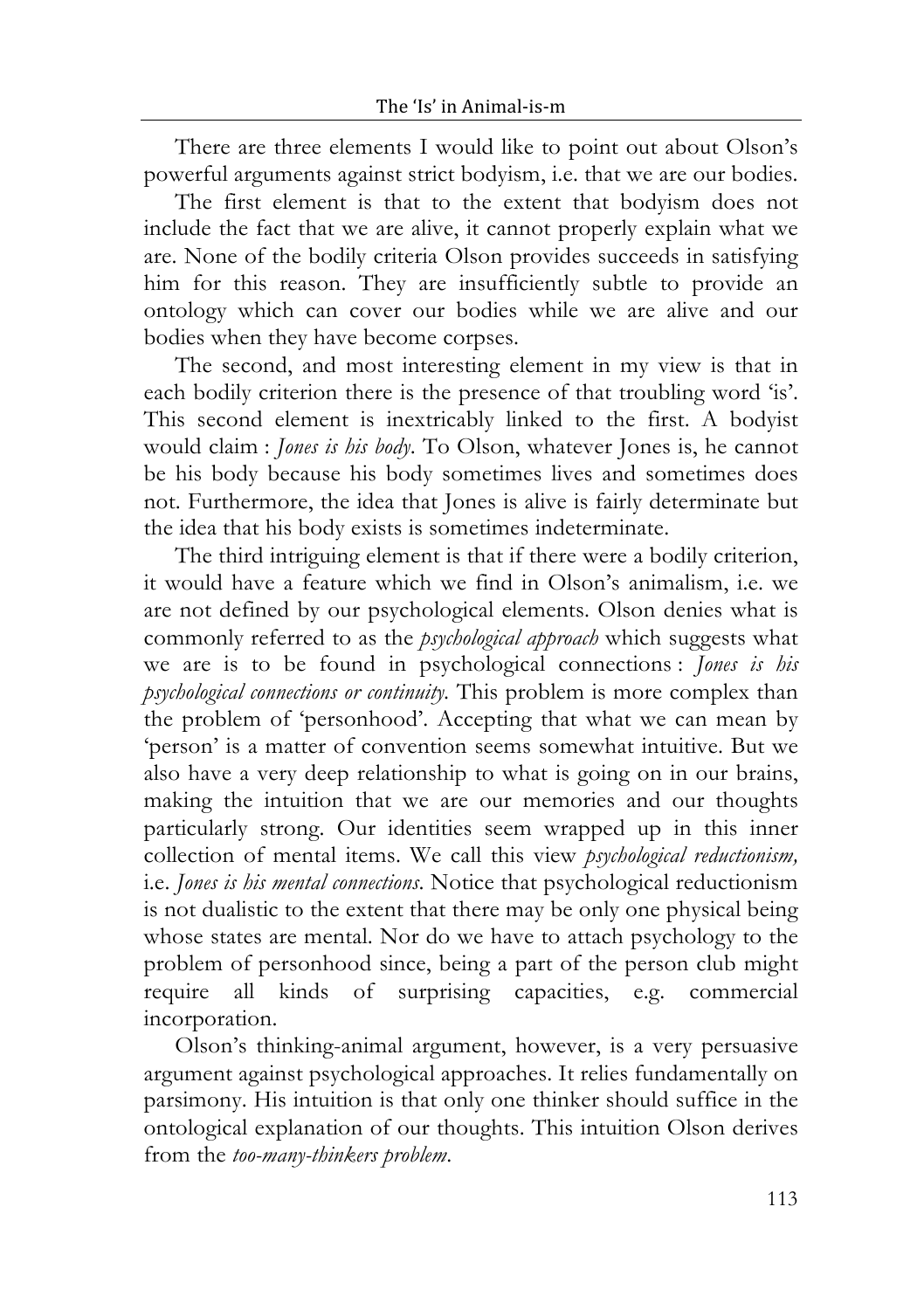Some philosophers have argued that we could have more than one thinker in our heads. For example, it does not strike Roland Puccetti as a problem that more than one person or thinker is involved in our thinking. He argues that brain bisection demonstrates that we are two28. Others might argue that dissociative identity disorder (multiple personalities) also suggests that we could be many thinkers. To these philosophers, the too-many-thinkers problem might not be more than an intuition.

Olson's thinking-animal argument, however, relies on the idea that we could not be more than one being having identical thoughts ; otherwise we could not tell each other apart. In other words, the being which is having our thoughts and shares our location, is exactly one specific human animal. We could not know we are not that animal since there could be no other fact available to us to help draw any distinction29. Therefore it would seem that the possibility that we can have more than one 'personality' or be of 'many minds' does not affect the thinking-animal argument. Olson discusses this in depth in "Was Jekyll Hyde ?" In this article he argues that "the number of human people is simply the number of properly endowed human animals30", i.e. one.

Others like Kathleen V. Wilkes, who holds a *cohabitation view*, might agree that decisions over persons and personalities depend on what we decide<sup>31</sup>. Nothing stops the definition of 'person' from changing with time. So perhaps, as Wilkes suggests, the number of people is equal to the number of functioning personalities<sup>32</sup>. Despite this conventionalism being similar to what I suggested in the introduction, my impression remains that Olson is arguing in favour of an identity of 'person' with 'human animal'.

Arguably, the landscape would change to some extent if we adopted this new definition. For one thing, pregnant-Jones would be two people. Still, adjectives could resolve ambiguities, e.g. there could be pre-natal persons and no one would deny that legal-persons such

<sup>28</sup> Puccetti, R. (1973), "Brain Bisection and Personal Identity", p. 339-355.

<sup>29</sup> Olson, E.T. (2004), "Animalism and the Corpse Problem", p. 266.

<sup>30</sup> Olson, E.T. (2003b), "Was Jekyll Hyde ?", p. 328-348.

<sup>31</sup> Wilkes, K. V. (1988), *Real People: Personal Identity without Thought Experiments*, p. 198.

<sup>32</sup> *Ibid.*, p. 199.

<sup>114</sup>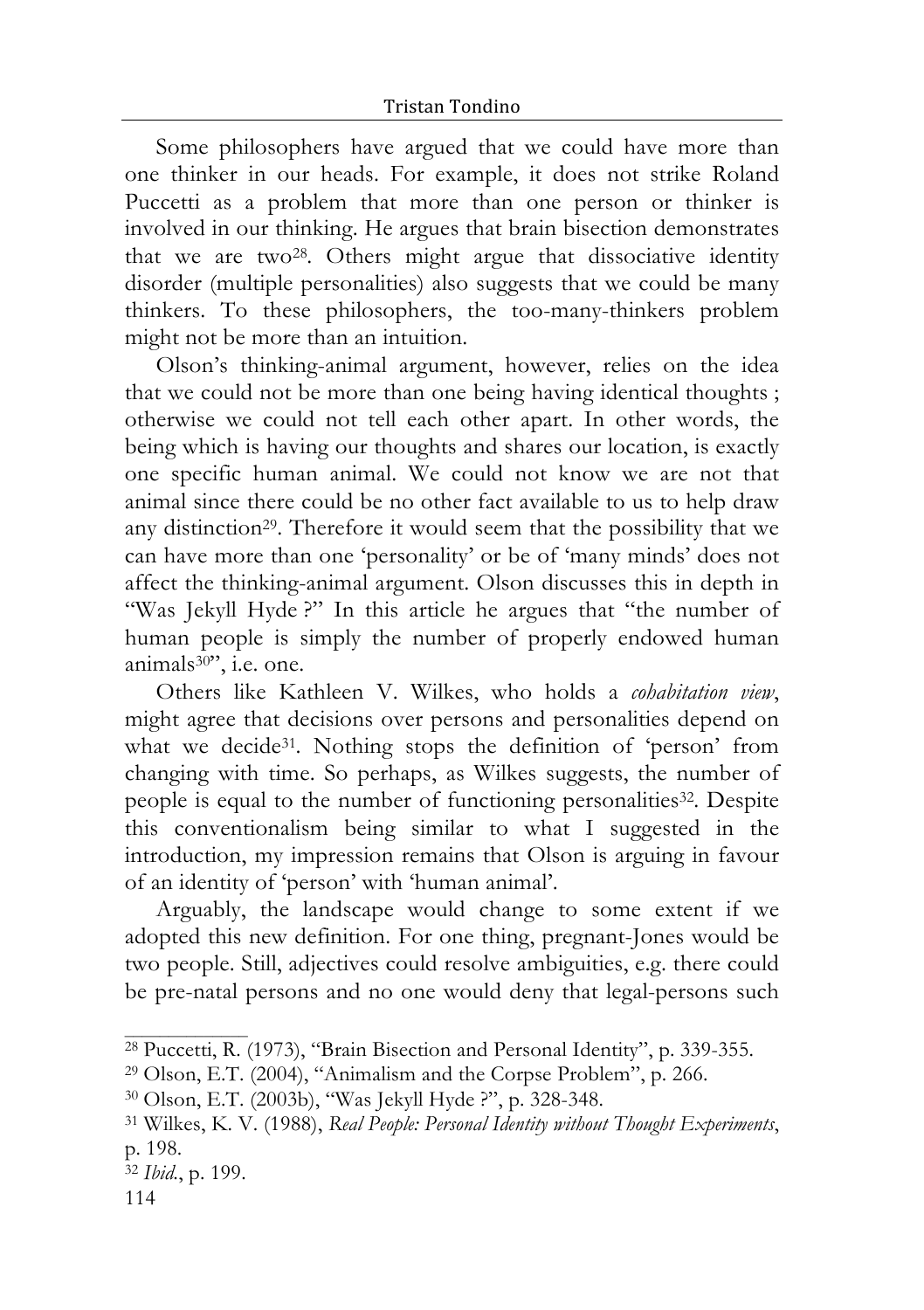as Monsanto pose many problems. Perhaps Olson does not state emphatically that 'human person' should mean the exact same thing as 'human animal' because of complications regarding pre-birth and abortion.

Olson's primary goal however, is to discard the notion that what we are *is* our linked mental states. This implies *Jones is nothing mental.*

In "Animalism and the Corpse Problem", Olson reconstructs a counter-argument to his thinking-animal argument, which he claims is raised by Shoemaker and Baker. The argument is formulated as follows :

**A** : Assume Jones is an animal.

**P1** : Jones' death will cause a corpse (material object).

**P2** : Jones' corpse must exist before his death in that it exists as his body.

**P<sub>3</sub>**: Jones' body has the same thoughts Jones has.

**P4** : If Jones shares identical thoughts with another being, he cannot know he is not that being.

**P5** : Jones is his body and a body is not an animal.

**C** : Jones is not an animal33.

Again this counter-argument relies on the ambiguity of 'is', which I have suggested is the most intriguing element in Olson's search for an adequate bodily criterion. In the counter-argument above we should see that *Jones is an animal and is a body and is a corpse.*

Olson counters by arguing that the persistence conditions of these three things are different. But, arguably, there is a way to make the sentence *Jones is an animal and is a body and is a corpse* come out true. It is simply to recognize the 'is' involved is shifting. The confusion can be shown by the following example : *Jones is buried in the Cimetière de Passy.* We can see that Jones 'is' and 'is not' at the same time.

### **'Is' is the culprit**

Consider *Jones is a human animal.* Which 'is' are we confronted with ? The *is of definition* perhaps ? An example of this 'is' might be

<sup>&</sup>lt;sup>33</sup> Olson, E. T. (2004), "Animalism and the Corpse Problem", p. 265-274. Note my addition of 'Jones'.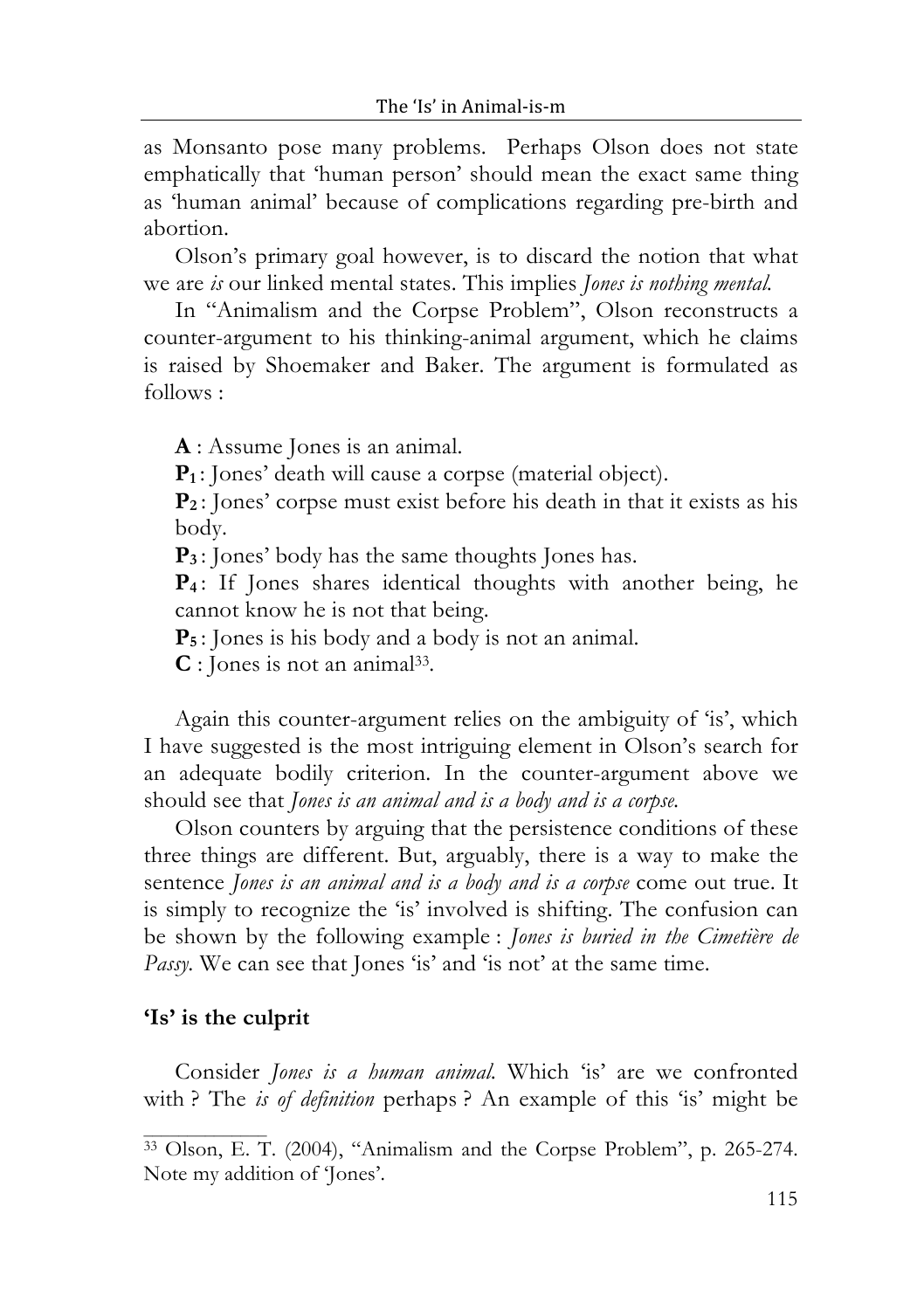found in the argument-provoking-expression which Edmund Gettier attributed to Plato : "knowledge *is* a justified true belief" or by knowledge *I mean* a justified true belief34. Extending to our example we could state that by 'Jones' *I mean* 'a human animal'. But, the name 'Jones' does not sufficiently define the concept 'human animal' and so we may conclude the meaning of 'Jones' is not 'a human animal'. If there is an *is of definition* it does not as of yet obviously apply.

It is similarly doubtful that the 'is' in *Jones is a human animal* is the *is of synonymy*. After all, 'Homo sapiens' is a synonym for 'human animal', but not for 'Jones'. We can also quickly disregard the *is of simile* as in : *Jones is like a human animal.* The youthful colloquialism is a humorous bonus but can also be disregarded, as in : *Jones is like totally a human animal.*

We can try the *is of classification*. *Jones is a singer* might be like *Jones is a human animal.* Still, being a singer, as we have noticed, is more contingent than being an animal. We are singers temporarily. This seems to summarise the debate between Baker and Olson. For Baker, *Jones is a singer and a human animal* and both are involved in the constitution of Jones-the-person. For Baker, people exist, but for Olson, it is Homo sapiens that exist. For other philosophers, what *is*, is Jones' mental continuity. Is 'is' culpable ?

#### **'Is-forms'**

I will continue this research a little longer. Call these *is-forms*. Is predication formed by an is-form ? Is *Jones is a human animal* like saying *Jones is tall*? To Olson, *Jones is a human animal* implies something in a more permanent sense. Jones may not have always been tall*.*

#### **Proper Names**

Jones is free to change his name but can he change his being an animal ? Most animals have never had names so animal-Jones needs no name. I presume that before the development of language there would have been no 'Jones' so by 'Jones' perhaps, we only point to the animal as Olson seems to imply. For Baker, 'I' is what creates the

<sup>116</sup> <sup>34</sup> Gettier, E. (1963), "Is Justified True Belief Knowledge ?", p. 121-123.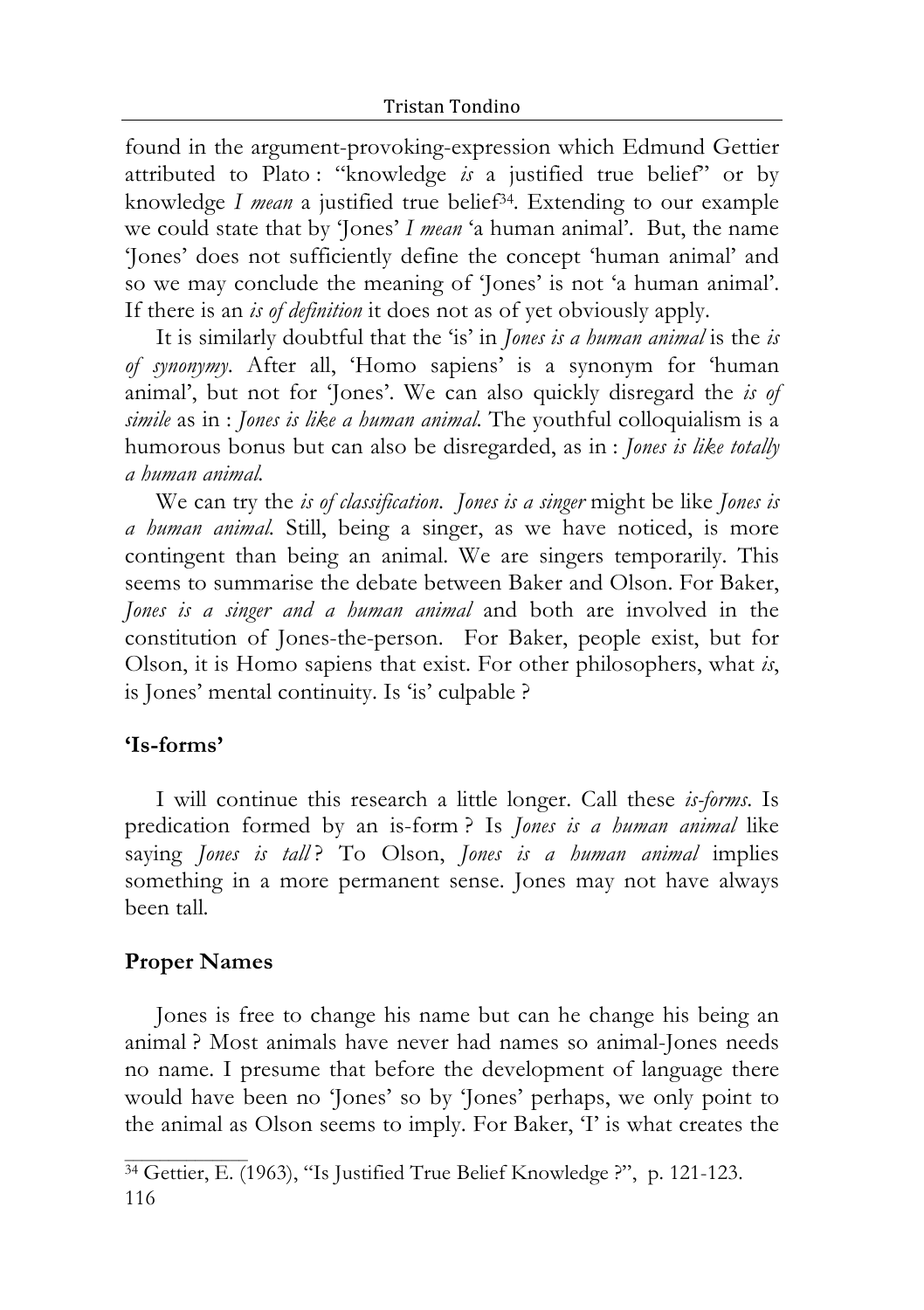person-Jones in that a first person consciousness is what Jones is. To Olson, this leads to the too-many-thinkers problem.

'Is' is so perplexing that I suggest we are easily fooled when we shift from one usage to another. One might wonder just how often 'is' is the source of a verbal dispute and if this is precisely what is going on between Olson and Baker.

Possibly, and following Olson, the resolution of our *is-problem* is to be found in the *is of identity*. For example, David Jones is David Bowie and both denote the same human animal. David Bowie is the identical human animal that was once baptised David Jones and who was once a fetus. Who could argue with the statement : *Jones is Bowie ?*  But what about : *Jones is his fetus ?*

Well, our solution is far from perfect. Beliefs about Jones might never coincide with beliefs about Bowie, otherwise Jones is 22-yearsold, 63-years-old and a fetus.

Consider the following : either Jones ceased to exist when Bowie arrived or Jones is still there. On these grounds Bowie and Jones are thinking each other's thoughts and neither Bowie nor Jones can tell which of the two he is. This is analogous to the fetus problem raised in "Was I Ever a Fetus35 ?" The question is : *did Jones just disappear ?*

Olson has a simple solution to this puzzle, which is to suggest that Jones "came to be" Bowie. Presumably, fetus-Jones came to be baby-Jones and to be David Jones, and so forth. Numerical identity functions in part by resolving this kind of naming dilemma. But, we seem to be stuck with a query : is there an *is of three-dimensions* and an *is of four-dimensions* ? To speak of Jones would seem to imply Jones' entire animal life as in *Jones is his world-line.* Could we ever meet Jones ?

Still, this idea of numerical identity is interesting. It does help us keep up with the Joneses. The Jones in *Men in Black*, i.e. Tommy Lee Jones is not the same Jones as is David Robert Jones. So we might infer from this that the *is of identity* is tied to numerical identity and to another is-form, i.e. the *is of ontology*.

By the *is of ontology*, I wish to imply that it is coherent to say simply that *Tommy Lee Jones is* in the sense of *exists*. Admittedly, the *is of ontology* in the expression *Tommy Lee Jones is,* seems very different from the *is of ontology* for the expression *the 'is of ontology' is.* Similarly, *Tommy* 

<sup>35</sup> Olson, E. T. (1997b), "Was I Ever a Fetus ?", p. 100-102.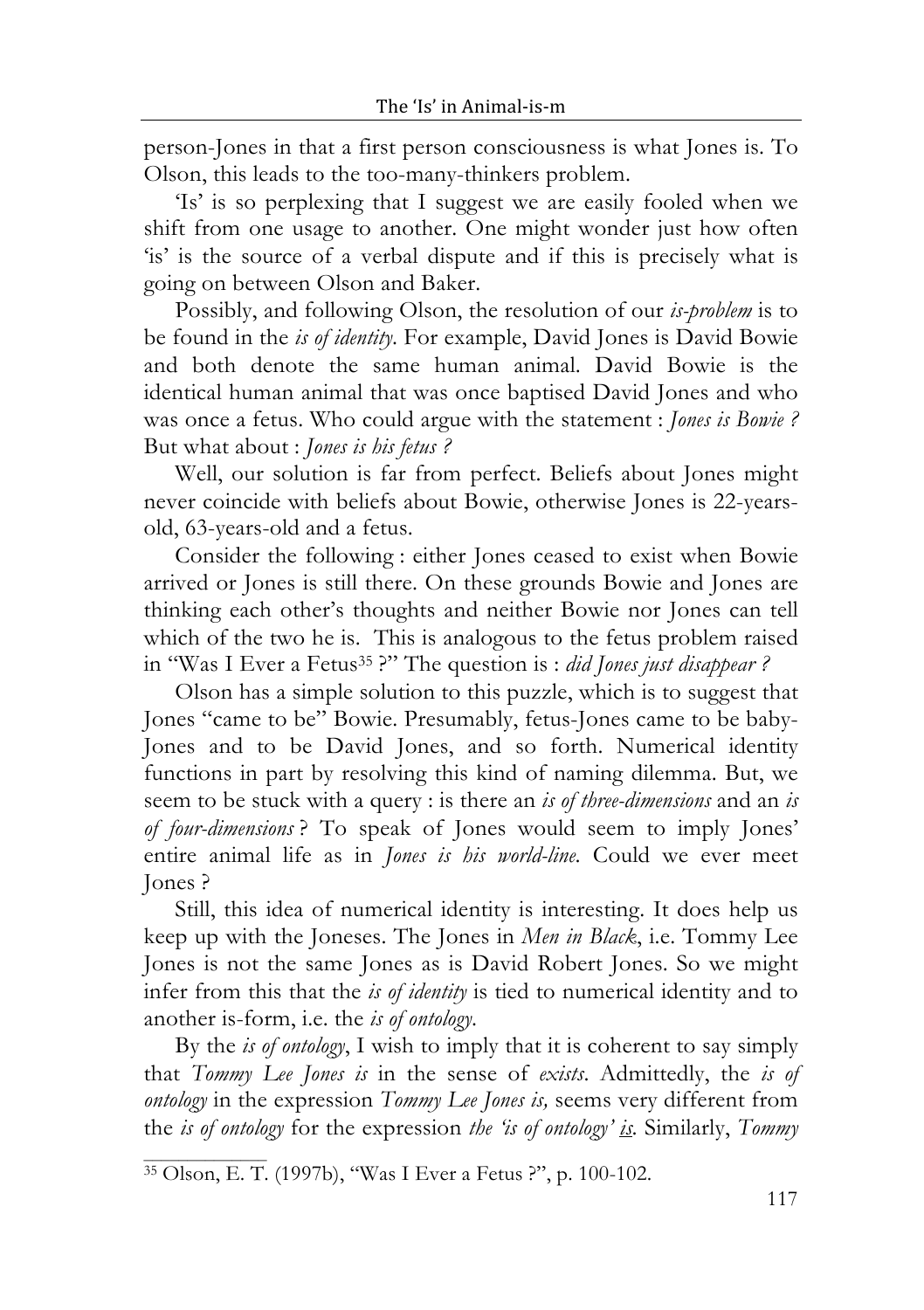*Lee Jones is Agent K in "Men in Black"* needs consideration. The *is of ontology* of 'is' is even more confusing. 'Is' itself *is*, at least in the way that words exist, whatever that is. Still, there does seem to be a clear sense in which words exist in a different way than do human animals. Is there an *is of numbers* versus say, an *is of physical objects* ? Olson asks how anyone could completely deny the existence of numbers<sup>36</sup>? This would seem a very cumbersome system ; however it is a perfectly natural part of our remarkable linguistic abilities.

What then is the *is of logical identity* ? Frege does an interesting job of distinguishing two forms in his analysis of 'sameness'37. 'A is A' is less informative than 'A is B'. Frege pointed out that there is less cognitive value in '1=1' than in '1=2-1'. So, the statement *Jones is a human animal* must be more like this second variety. Otherwise, Olson's claim, "I am an animal" is a trivial tautology. It might be the case nonetheless, that the statement *I am an animal,* lacks some philosophical content. But, can *Jones is a human animal* be like 1=2-1 ?

We can perhaps return to the *is of numerical identity*. In other words : *Jones is numerically identical with that (specific) human animal.* We should keep in mind that we could use 'Jones' to denote the numerically identical animal that was once a fetus and who may one day lose his mental capacities. But Jones can only be numerically identical to the being he was or will be, whatever that is, and not to any human animal. As we have observed, we can see there is some sense to the statement : *by 'Jones' I refer to all the stages of Jones' human life.*  So there seems to be a connection between the *is of ontology* and the *is of reference*, once we have considered this idea of numerical identity.

But what exactly is numerical identity and do we really want to accept it ? If we do not accept numerical identity we are faced with a new problem – for every Planck instant of Jones there is a new Jones. There are simply trillions of slightly varied Jones-versions and none of them are identical. It does however seem strange to think of say, Will Smith meeting Tommy Lee Jones for a few seconds in an elevator and saying, "Hello Jones AXC45551. How are all of you Joneses doing ? Oh, this is my floor... see you later Jones AXC87657." And this only leads us to more problems.

 $\mathcal{L}_\text{max}$  and  $\mathcal{L}_\text{max}$ 

<sup>36</sup> Olson, E. T. (1997a), *The Human Animal, Personal Identity Without Psychology*, p. 155.

<sup>118</sup> 37 Frege, G. (1980), "On Sense and Reference", p. 22-50.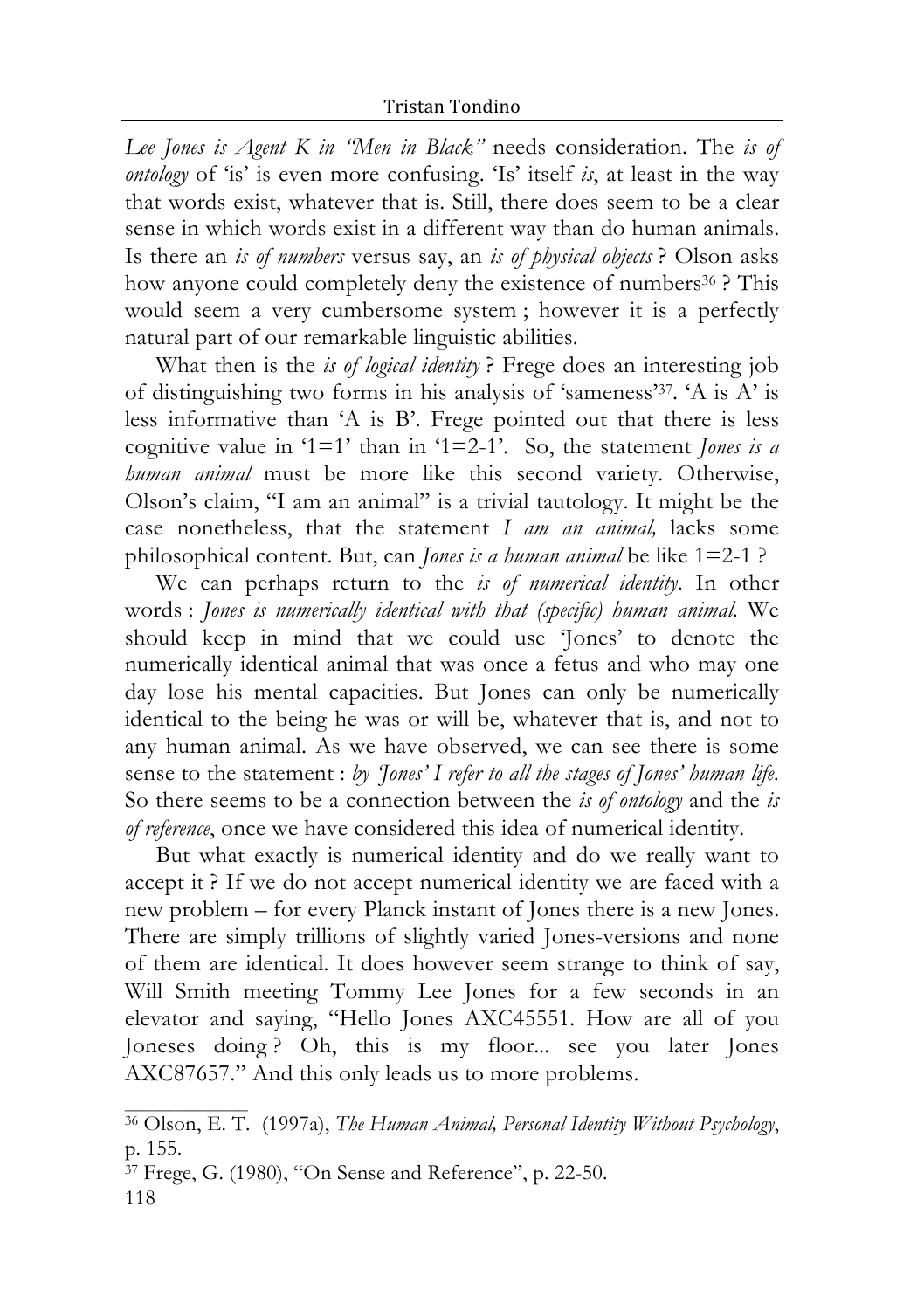- 1. What connects each of these Joneses ? Causality ?
- 2. Is there a basic ontological unit ? For example, is Jones just the set that contains trillions upon trillions of living-Jones-states and how is this compatible with all the minute particles that make up any individual Jones stage ?
- 3. If we follow David Lewis, even possible versions of Jones can be said to exist. *Jones is his possibilities !*

Olson relies heavily on numerical identity which he connects to persistence conditions. His work in recent years deals greatly with problems of time and the difficulties related to our deep inability to conceive of time in a satisfactory way. So this is far from being a problem entailed by animalism  $-$  it is a problem for 'is'.

'Is' is not always clearly connected to time, e.g. the *is of metaphor*. But any use of the *is of ontology* is stuck with an explanation of time. Modern physics has made interesting advances on the subject but to speak of 'is' in an ontological way is to talk of an individual over time – it seems at once to refer to now and to entail ties to the past. Therefore, one ought not to be embarrassed for being confused by 'is' because it appears everybody is. These problems lead Olson to conclude : "That is why I say I don't know what we are <sup>38"</sup>.

The title of Olson's book "What Are We ?" shows his fascination for metaphysics. Other than to simply say : *Jones is,* which is not far away from Heidegger's *Dasein,* isn't every other is-form just another way of describing Jones? Can we ever get to the bottom of 'is'? Is Olson only describing the 'is' of Jones in a different way to Baker ? My study of 'is' in animalism makes me wonder if I am only retracing steps.

#### **On Collapsing Categories**

In this process of unpeeling the word 'is', the one striking element is that is-forms seem to require a basic logic to separate them. Are we in the presence of Aristotle's and Kant's categories ? Are the categories simply the possibility of understanding ? This is not to say that we are correct in how we use 'is' in every instance. Certain

<sup>38</sup> Olson, E.T. (2007b), "What Are We ?", p. 55.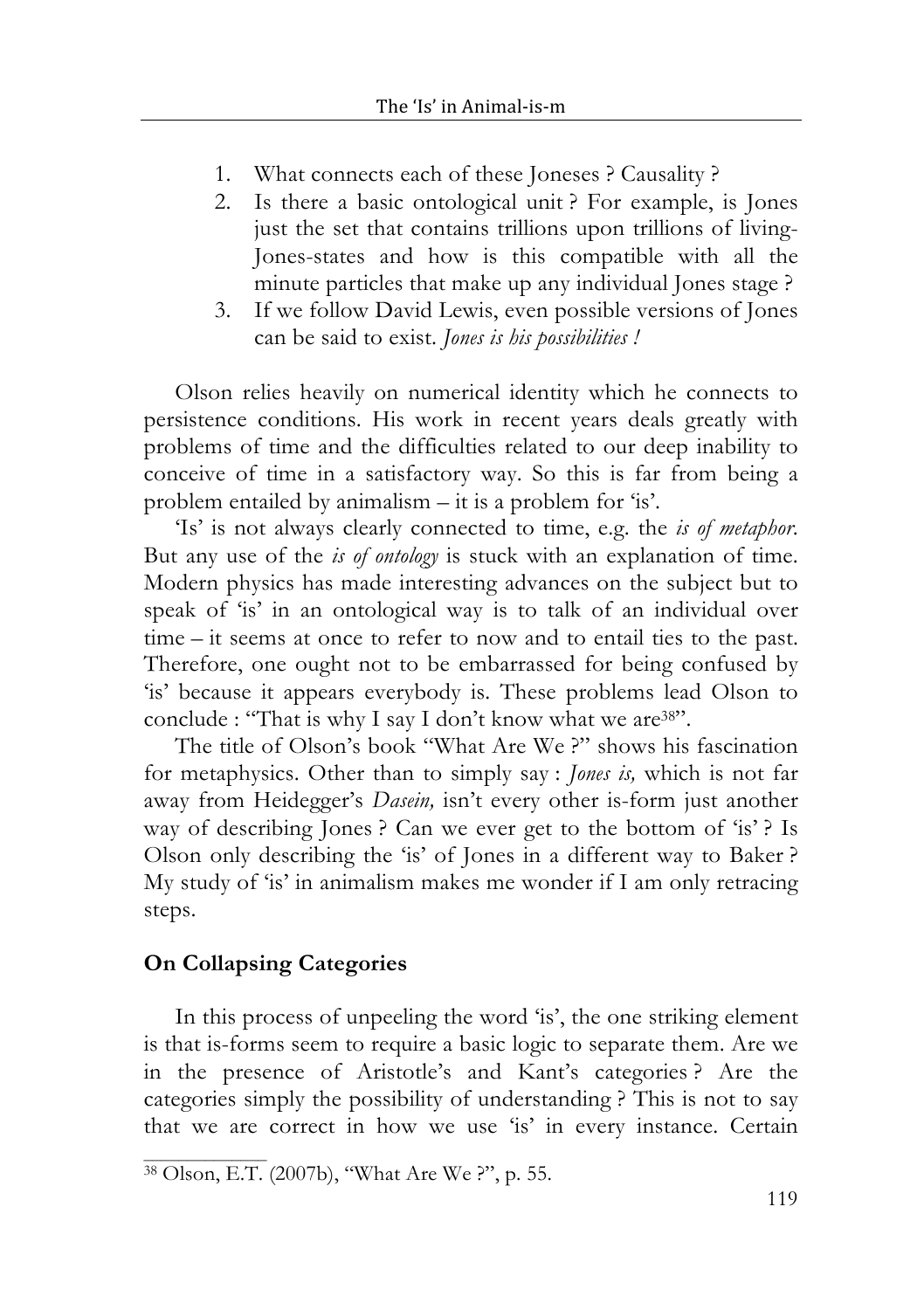categories may drop away with time. But, it is fair to suggest the logic of 'is' yields yes/no, true/false, fiction/non-fiction, numerical/qualitative, being/non-being, eternal time/dynamic time, sets/individuals, living/non-living, is/was/will be, cause/effect, possible/necessary/actual and so forth. I'm not saying these things are real beyond the linguistic framework, but I believe I am saying there is an argument for keeping them.

What we find in the analysis of is-forms seems to be our "form of life". We are perhaps engaged in a phenomenology of our own conceptual frameworks to the extent that we discover them in the logic of our experience and beyond. I say beyond because one of the elements of the framework, as I mentioned in the previous paragraph, is the objective world that may contain no experiences. And though we posit this outer objective world we are reasonably justified in doing so. This is in effect the domain of many sciences. We need an objective framework as well as a subjective one. Otherwise we can make no sense of *Jones is seeing a series of red dots on a colour-field of green dots* in contrast with *Jones is being irradiated with a wavelength range of approximately 637nanometres.* Both are in the web of "how we play the game39". So the question : *Does red exist ?* implies the question : *Do you mean for Jones ?* Similarly, the idea that red is the wavelength 630 to 740 nm makes no sense without evoking a subjective experience and an objective reality.

When reconsidering *Jones is a human animal*, we may recall Olson's use of "comes to be" regarding fetus-Jones and old-Jones. What is "comes to be"? I suggest it is the verb 'is' supported with the category 'past/present/future'. We could not make sense of the statement : *fetus-Jones comes to be old-Jones* without this category. I am not, however, suggesting that the arrow of time and causality are objective facts.

Parfit seems to be making this point in "Experiences, Subjects and Conceptual Schemes". The scheme he is referring to generates 'subject versus object'. His original motivations were ethical. The question he asks in *Reasons and Persons* is *would we have a better world if it there were no people ?* But when he engaged himself in finding 'persons' he found 'is/was/will be'. And it is interesting to note that Christine

<sup>120</sup> 39 Wittgenstein, L. (1958), *Philosophical Investigations*, p. 38, §81.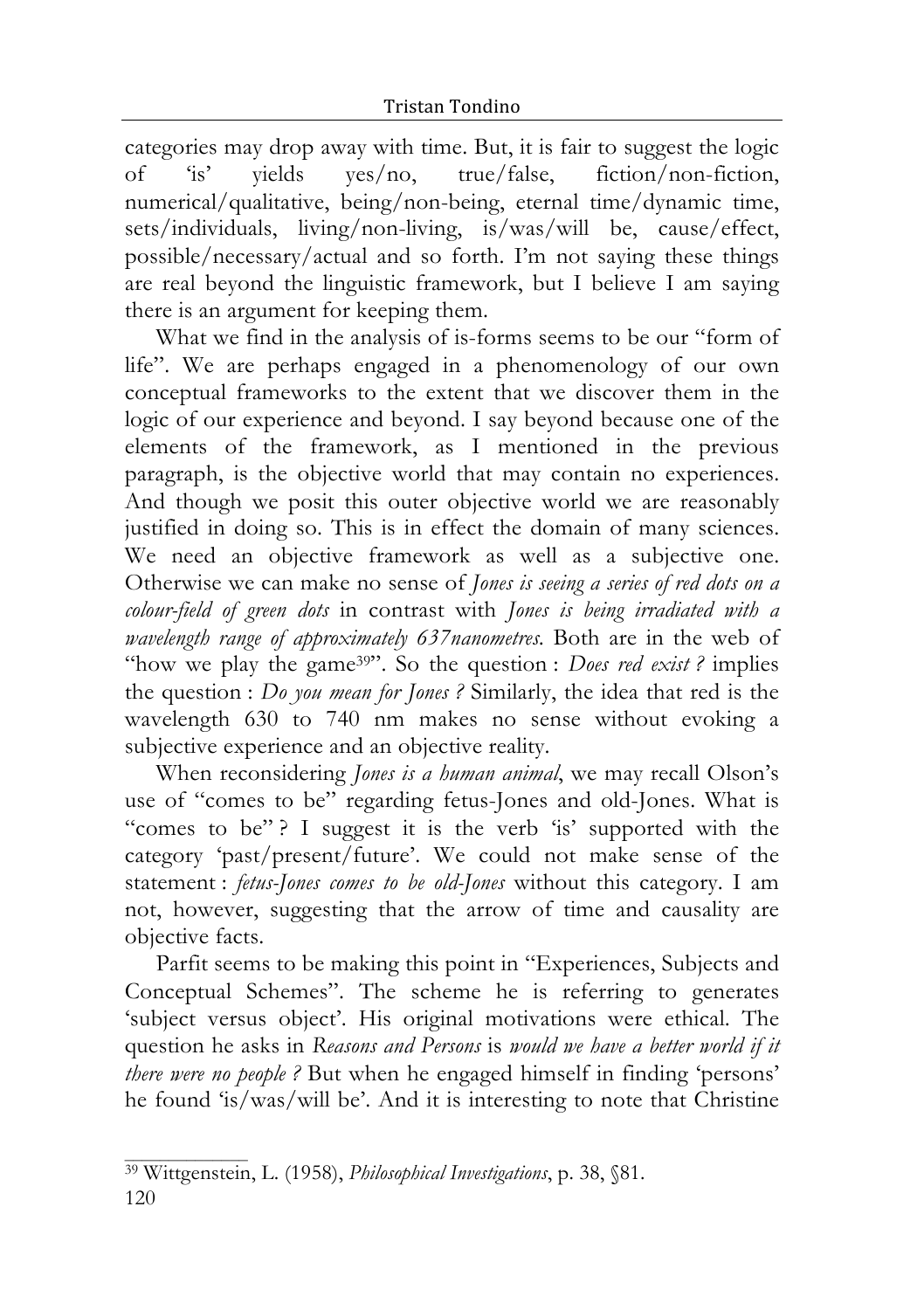M. Korsgaard40 argues the exact opposite view based on her ethical position :

Suppose Parfit has established that there is no deep sense in which I am identical to the subject of experiences who will occupy my body in the future. [...] I nevertheless have reasons for regarding myself as the same rational agent. [These] reasons are not metaphysical, but practical.41

Korsgaard is arguing for the category I/not-I. She may also be saying there is nothing out there that will tell us to be moral any more than that we shall find the idea of ourselves as agents out there. Or again, there is no 'ought' in the *is of out there*. Is not, her concern, the *is of ought* ?

I think it is on these grounds that we cannot find certain features when we set about to analyze the concepts themselves. There is no 'I' because it is only a feature of a specific framework of understanding.

If we continue our earlier reflections, *Jones is a human animal,*  implies that Jones' persistence conditions are unchanging. Olson's animalism is based on the idea that there is at least one nonnegotiable condition of Jones-the-animal. This condition is that his remaining alive is necessary for him to persist. The link between fetus-Jones and old-Jones is that they share the same life. So we invoke the category living/non-living. As Olson argues : "The fetus or infant simply comes to be a person -- if it wasn't a person already42". Intuitively, how could we not recognize Jones after he has lost his mental capacities as the same joyous-Jones we knew ? We can switch to saying : *Jones is no longer the same man*, but it should be clear that our 'is' is slippery.

The decision to keep numerical identity and attach it to animalism leads Olson to what he calls the *biological approach*. Biologists have been responsible for classifying the various life-forms. Human animals are among these life-forms. What we are is what biologists say we are. Most biologists probably accept the category living/non-

<sup>40</sup> Korsgaard, C. M. (no date), "Moral Animals".

<sup>41</sup> Korsgaard, C. M. (1989), "Personal Identity and the Unity of Agency : A Kantian Response to Parfit", p. 109.

<sup>42</sup> Olson, E. T. (1997b), "Was I Ever a Fetus ?", p. 105.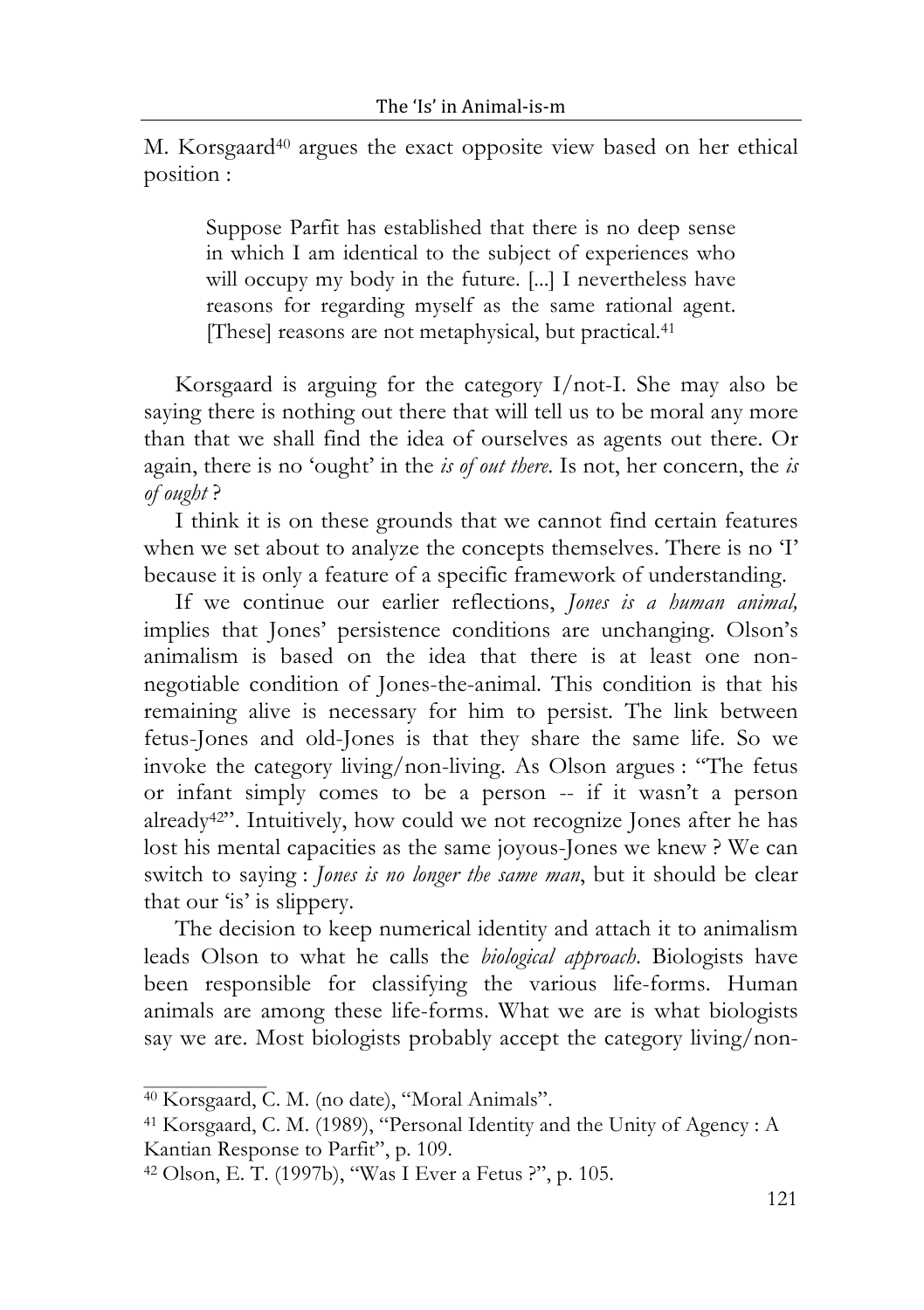living. Assuming we have properly argued that *Jones is a human animal*, it is safe to say that biologists tell us what and when Jones is.

Now, I do not wish in any way to deny the value of biology as a science, nor would I accuse Olson of scientism. But while the claim that we are human animals is very interesting in biology, it might not be as interesting philosophically. Why ? Because what makes the claim *Jones is a human animal* interesting for biologists is that Jones is not a canine animal. Each species is relative to another and we can measure differences between them. In short, what makes biology interesting is the activity of comparison and the conclusions drawn from this activity.

So the statement : *Jones is a human animal* has biological explanatory power. There are possible genetic manipulations as well as questions of what constitutes life versus death. The basic ontological unit of biology is the living cell, and so forth. But it may not be so clear that the statement *Jones is a human animal* makes as much sense in philosophy. Is Olson simply repeating in a less precise language what biologists are doing in a far more successful way ? Should we not just let the biologists work and look for some other vocation ?

I admit that I often wonder what the vocation of philosophy is. There is a sense that the philosopher's ultimate goal is to run out of questions ; historically, and I say this light-heartedly, as soon as a philosophical question finds an answer a science is born and a philosopher vanishes into thin air. Nonetheless, many scientists and philosophers have suggested that asking oddly metaphysical questions is something to avoid. Early 20<sup>th</sup> century philosophy became preoccupied by statements which took the form "x is nothing other than..." So perhaps we are nothing other than human animals. The seemingly profound biologically-detached question *Sure, but what then is a human animal ?* is just nonsense in the same way that the question *What occurred before the Big Bang ?* is nonsense to Stephen Hawking. Many puzzles have evaporated with our scientific advancements. No one would think to ask why moonlight is so much faster than sunlight given that it travels to the earth in under two seconds while it takes over 8 minutes for sunlight to travel to the earth. It just seems to be an improperly asked question.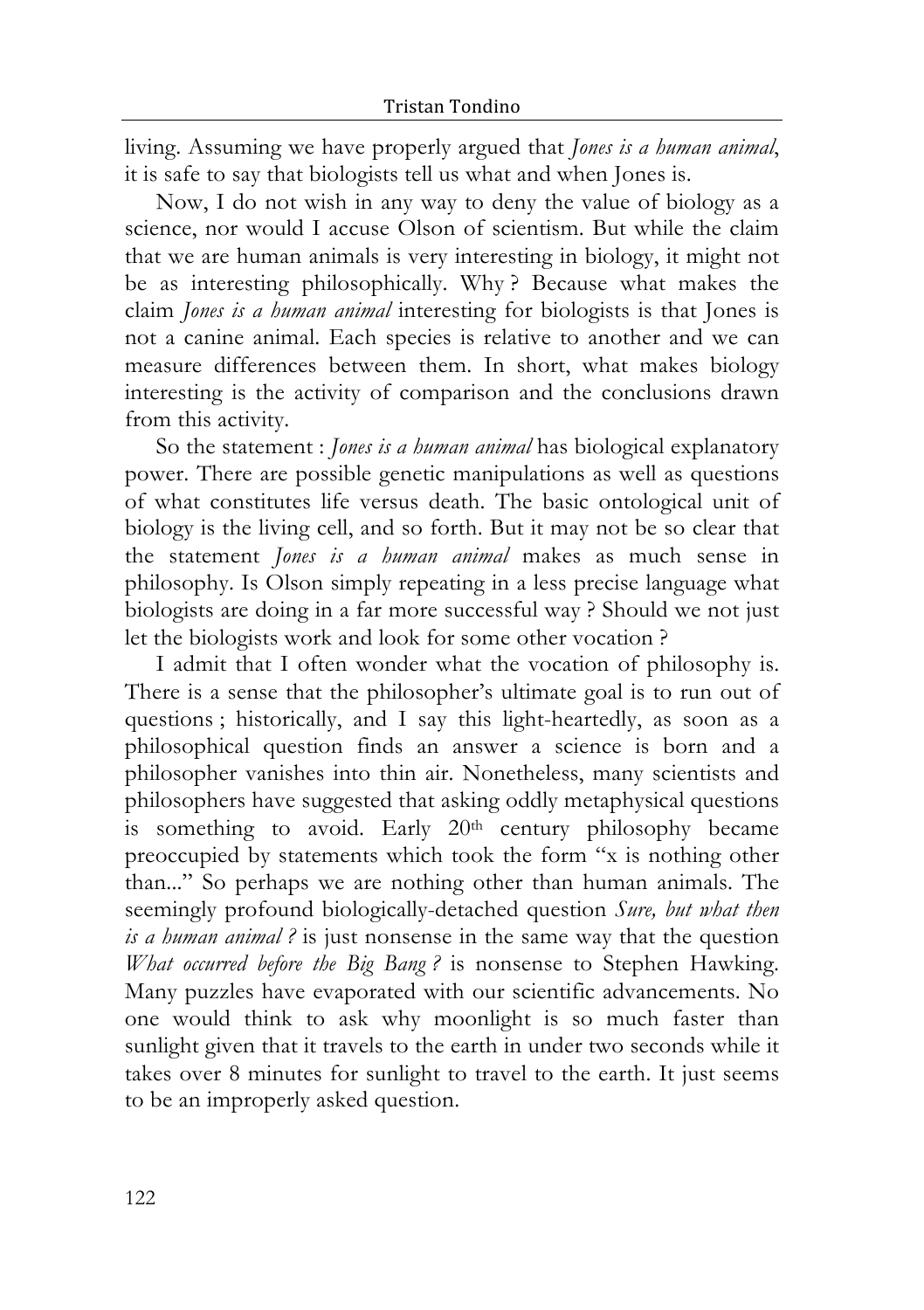But which 'is' are biologists using ? What does *Jones is a human animal* mean biologically versus ontologically ? Perhaps the *is of biology* is an *is of classified scientific objects*.

Olson argues against Baker in his "Thinking Animals and the Constitution View" by saying we could eliminate all persons without losing one individual. But by the same argument, we could eliminate all human animals without losing one individual. Biologists need only conclude that we are something else. There is no clear link between which categories we use to create understanding and the ontology of the universe. We cannot simply point to our linguistic needs to uncover the riddles of nature. So, there may be no justifiable use of life versus non-life. Olson's relativism is dependent upon the biological culture of our time.

Furthermore, allowing that biologists would determine what we are might not lead to any kind of consensus. Some biologists might think we are human animals and others might think we are our genomes, our brains or our connectomes. Oddly, most of what is named in biology is what Olson would call arbitrary. He would argue there are no hands and no ears because these are not what Olson calls *proper parts*43*.* He would agree that we are made of our cells but not of our body parts. Olson would probably not agree with a good part of what biology does while classifying and naming. For example, we have no tooth number 17. The reason for this is it would imply you are your number 17 tooth-complement. But, you are you, not your number 17 tooth-complement. So your number 17 toothcomplement must not exist or it inhabits the same location as you do and you could never know which of you, you are. Indeed, there would be zillions of part-complement you versions<sup>44</sup>. This esoteric line of philosophical reasoning would probably bother the average biologist.

Consider :

- 1. Jones is nothing other than a human animal.
- 2. Jones is numerically identical to nothing other than this human animal.

<sup>43</sup> Olson, E. T. (1995), "Why I Have No Hands", p. 182-197.

<sup>44</sup> *Ibid.*, p. 196-197.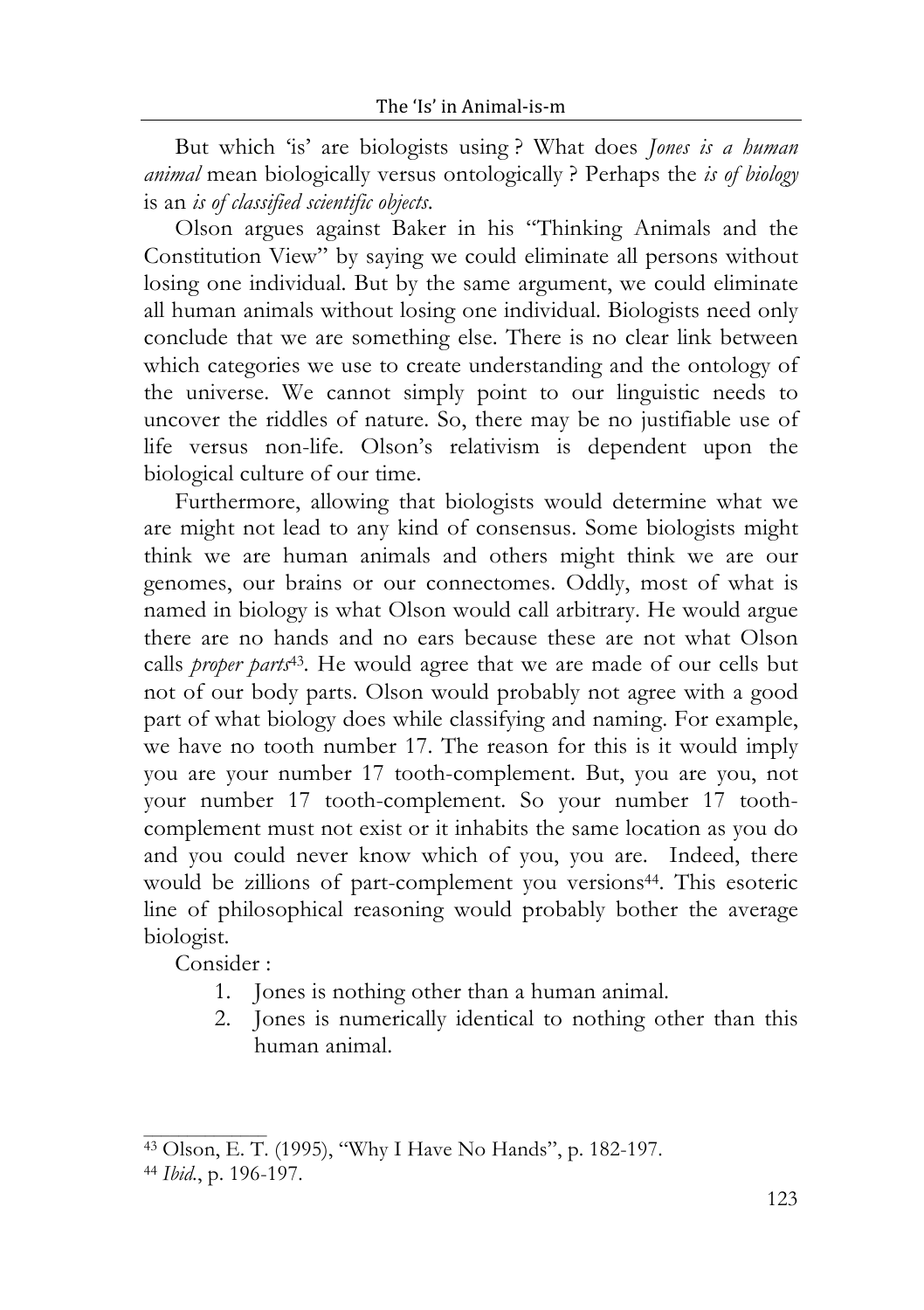My sense here is that Baker presumes Olson means 1) when Olson actually means to say 2). This is reflected by Baker when she states :

It is not the case that my continued existence *is nothing other than* [my emphasis] the continued existence of an organism... [A] first person perspective makes an ontological difference in the universe. It is beings with an 'inner life' of the kind that can produce 'the arts, the sciences, philosophy and civilization'.45

But which beings are those if not the animals we are ? So the 'is' is sliding from ontology to predication. We are not numerically identical to philosophers but we are identical with the animals that become philosophers.

Consider Spinoza's dictum : "One substance, many attributes". Would we attend Jones' funeral because he lost a tooth ? A hand ? No. We'd feel sorry for him and not for his hand. Olson is arguing that Jones stands independently of his non-life sustaining properties and I would add to this that keeping the *is of ontology* separate from the *is of predication* is to be found in our form of life. It would be like asking : Is red *nothing other* than the wavelength range of roughly 630- 740 nm ? But, Jones' being numerically identical to a human animal does not preclude his potentially rich inner life. The rich inner lives of all animals do nothing to change their numerical identity.

With is-forms we specify a categorical scheme. Not recognizing this pre-selection causes verbal disputes and category mistakes. If I say *Jones is Jones*, I am not denying him a rich inner life or the capacity of art, science and philosophy despite the ease with which I ought to accept the tautology46. So what task does saying *Jones is a human animal* perform ? Well, neither example denies the rich potential qualities of Jones. On the day that : *Jones is no longer Jones* from the standpoint of numerical identity, it would seem we ought to attend his funeral.

Anscombe's unravelling of 'I' expresses this general problem. I do not see that her statement "'I' is neither a name nor any kind of

 $\mathcal{L}_\text{max}$  and  $\mathcal{L}_\text{max}$ 

<sup>45</sup> Baker, L. R. (2001), *Persons and Bodies*, p. 226.

<sup>124</sup> 46 There are other readings for 'Jones is Jones'. See "War is war" in Wittgenstein, L. (1958), *Philosophical Investigations*, p. 221.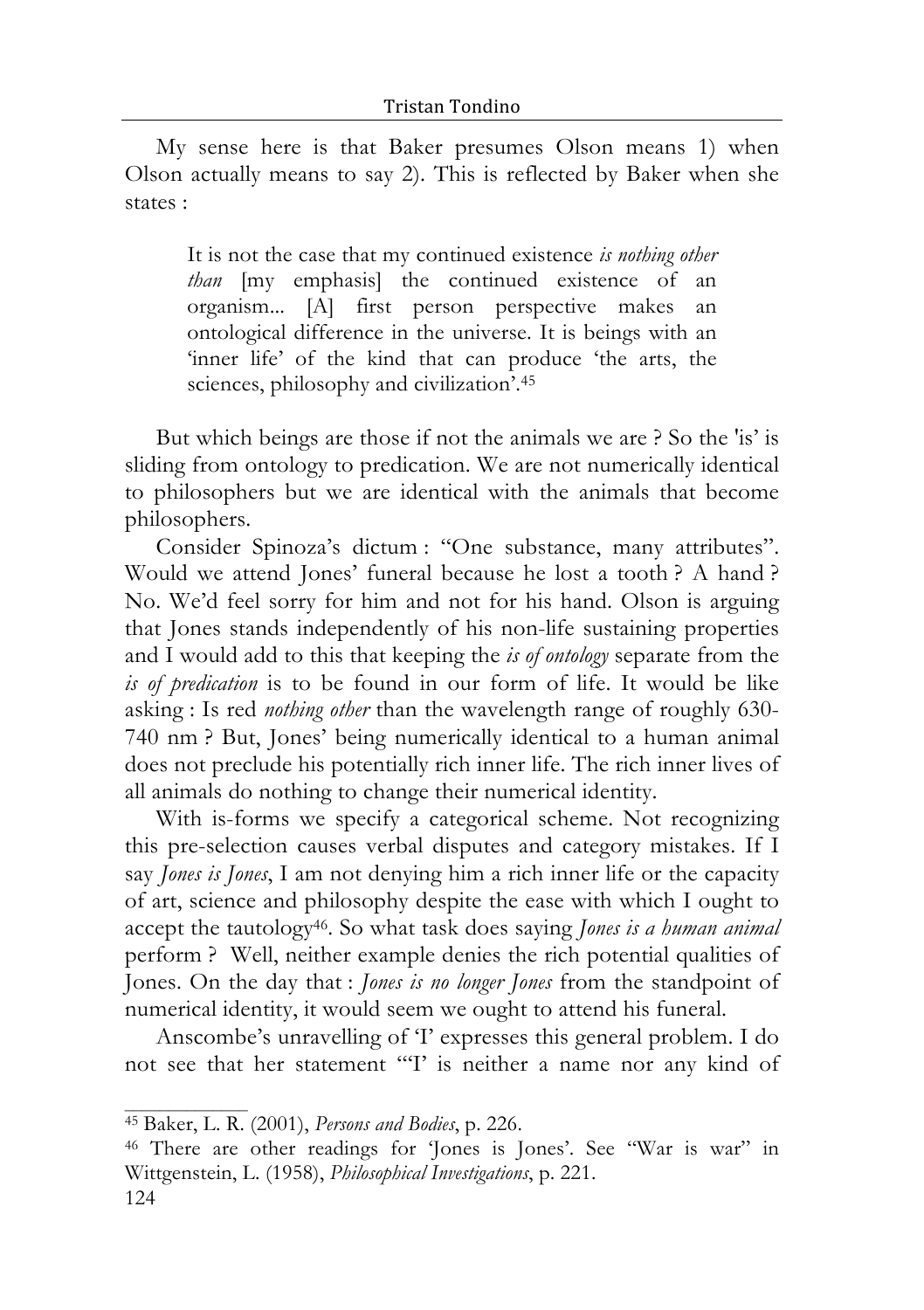expression whose logical role is to make a reference, at all<sup>47</sup> is fully clear. What I am suggesting 'I' is, is a category bound to 'not-I'.

#### **The 'is' in thought experiments and narratives**

Thought experiments can be analyzed by the way in which they rely on is-forms. If we drop a category we have a thought experiment. Like Anscombe, we can drop 'I/not-I' and see if we can imagine a society without it. Like Rorty, we can drop the idea of qualia by collapsing subjective/objective ; these beings Rorty calls the Antipodians48. I have done something similar in another paper with true/false attempting to replace the category with assent/dissent ; I call these aliens Ataraxians. We could similarly imagine societies without fiction/non-fiction. This is the source of Daniel Dennett's "The Self as Center of Narrative Gravity"49. His analogy regarding an object's center of gravity is strong. What Dennett seems to have in mind is an *is of narration* : *Jones is Jones' center of narrative gravity*. But how then do we distinguish between the *is of biography* and the *is of fiction* ? Jones' self may be, in part, a fictional creation but it probably has some support in the ontological. Dennett argues "if you want to know what the self really is, you're making a category mistake<sup>50"</sup>. The 'is' has that slippery feeling again : saying *Jones is his center of narrative gravity* seems to be a category mistake depending on how we use the word 'is'. Here, I am reminded of Olson's tendency to return to the human animal. Isn't Jones the human animal and not his abstract narrative center of gravity ?

Arto Laitinen in "Sorting Out Aspects of Personhood"51 makes some very interesting points about the contribution made to personal identity through recognition by others. This too is compatible with Olson's animalism. Wouldn't human animal monads die of loneliness ?

<sup>47</sup> Anscombe, E. (1975), "The First Person", p. 59.

<sup>48</sup> Rorty, R. (1979), *Philosophy and the Mirror of Nature*, p. 70-127.

<sup>49</sup> Dennett, D. C. (1992), "The Self as a Center of Narrative Gravity", p. 1- 11.

<sup>50</sup> *Ibid.*, p. 10.

<sup>51</sup> Latinen, A. "Sorting Out Aspects of Personhood : Capacities, Normativity and Recognition" p. 248-270.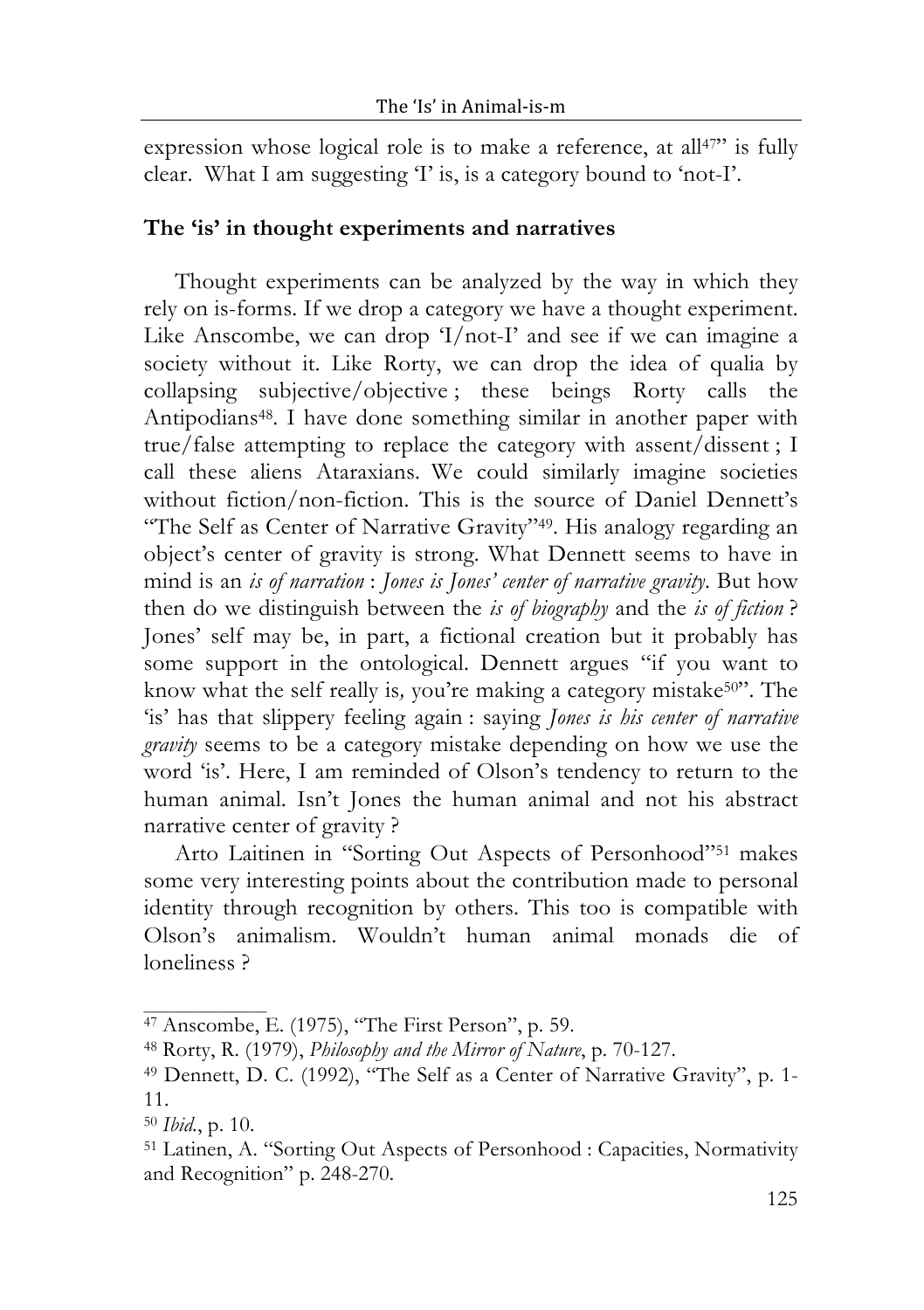So what do we do with our intuitions regarding Tele-transporters, Brain-state-transfers, Brain-transplants, Head-grafting, and Crossfades between Jones and Smith ? Well, one might argue they are part of the *is of fiction.* Perhaps in considering them seriously we are making the error of not pre-selecting our categorical scheme by suggesting human animals can survive such things.

By saying *Jones is this human animal,* we say very little about the richness of Jones-the-person. So we naturally feel that we have overabbreviated. Nagel, in an attempt to preserve an agnostic *physicalism*, did not try to deny the fundamental irreducibility of a bat's experience52. Similarly, suggesting that *Jones is a human animal* does not detract from the depth of his inner life. Of course *what it is like to be Jones*, depends to a great extent on his being a human animal.

#### **Conclusion**

So what are Homo sapiens in the narrative sense of 'is'? Well, some human animals take photographs ; like the ones taken by Eddington of an eclipse which supported Einstein's theory that space curves under the influence of gravity. We've created photographs of faces 20 metres across and detailed images that astound, shock and dismay. We've seen views of space from Hubble as well as expanses of manufactured landscapes of waste photographed by Ed Burtynsky. Human animals have watched from Earth, a sunrise on Venus and sunset on Mars. Homo sapiens have been thoroughly inspired by a young man in Tiananmen Square stopping 4 tanks and many were shaken by images of Phan Thị Kim Phúc running naked, burnt from napalm.

We have created deadly nuclear blasts and to this day allow for the starvation of children.

We have made films about warring human animals like *All Quiet on the Western Front, The Deer Hunter, Das Boot, La Vita est Bella* and *Apocalypse Now* ; filmed concentration camp footage of the darkest of days and shared in Tornatore's *Cinema Paradiso*, De Sica's *Ladri di Biciclette* and Renoir's *La Bête Humaine*.

<sup>126</sup> 52 Nagel, T. (1974), "What Is it Like to Be a Bat ?", p. 435-450.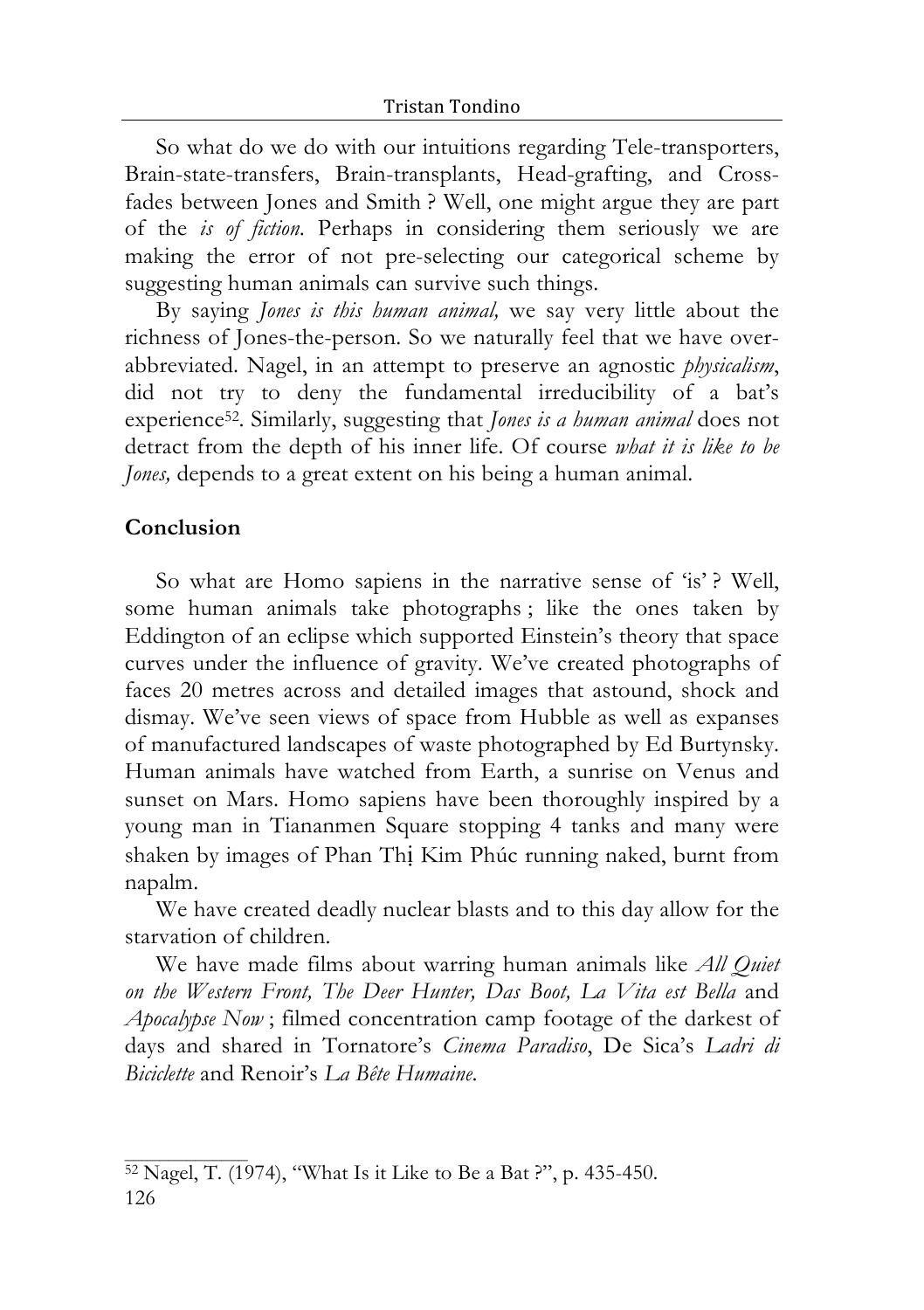What other than a human animal was Rosa Parks, who refused to step to the back of a bus, adding momentum to a powerful movement for civil rights ? Who created the music of that movement ? What was Jimi Hendrix, when he played a most poignant version of *The Star Spangled Banner* on a screeching electric guitar, imitating bombs falling on Vietnam and bugle calls in ear shattering feedback ? The genius of human animals is everywhere.

Mahatma Ghandi was a human animal who wanted his human animal friends to be treated with respect and have the right to determine their futures as other more privileged human animals. His method was to starve himself, the animal, harming no other animals. There have been many like him trying gracefully to be equally respected human animals.

Which Homo sapiens created the "Guernica" ? Is Damien Hirst's "For the Love of God" not the skull of a human animal covered in diamonds ? Van Gogh and Emile Nelligan were human animals.

Haven't we human animals gone places "no man has gone before" and done it from laptops in our living rooms ? Have we not seen historical treasures from every corner of the Earth and had the possibility of visiting all of them ? Watched aliens of every kind try to attack, avoid being abused or simply try to get home ? Wasn't Armstrong a human animal walking on the moon ?

Gene Krupa in 1937 playing wild jungle rhythms on *Sing, Sing, Sing* in Benny Goodman's band was a human animal and songs like *Somewhere Over the Rainbow,* Louis Armstrong's *Hello Brother,* Aretha Franklin's *Respect,* Elvis Costello's version of the unforgettable *What's So Funny 'Bout Peace Love and Understanding ?* and John Lennon's *Imagine* are the works of human animals*.*

Who made our cities, cars, and jets, bridges like the Golden Gate and monuments like the Statue of Liberty, the Pyramids and the Eiffel Tower.

Many human animals have open views on homosexuality and same-sex marriage in part because of films like *Philadelphia, Broke Back Mountain, Milk* and *C.R.A.Z.Y.*

Painters like Frida Kahlo and sculptors like Camille Claudel were human animals and many have extraordinary voices like those of Jane Austen, de Beauvoir, Virginia Woolf, Mary Shelley, Billy Holiday, Josephine Baker, Wangari Maathai, Alice Walker and Toni Morrison.

And finally, I agree with Olson : I don't know what we are.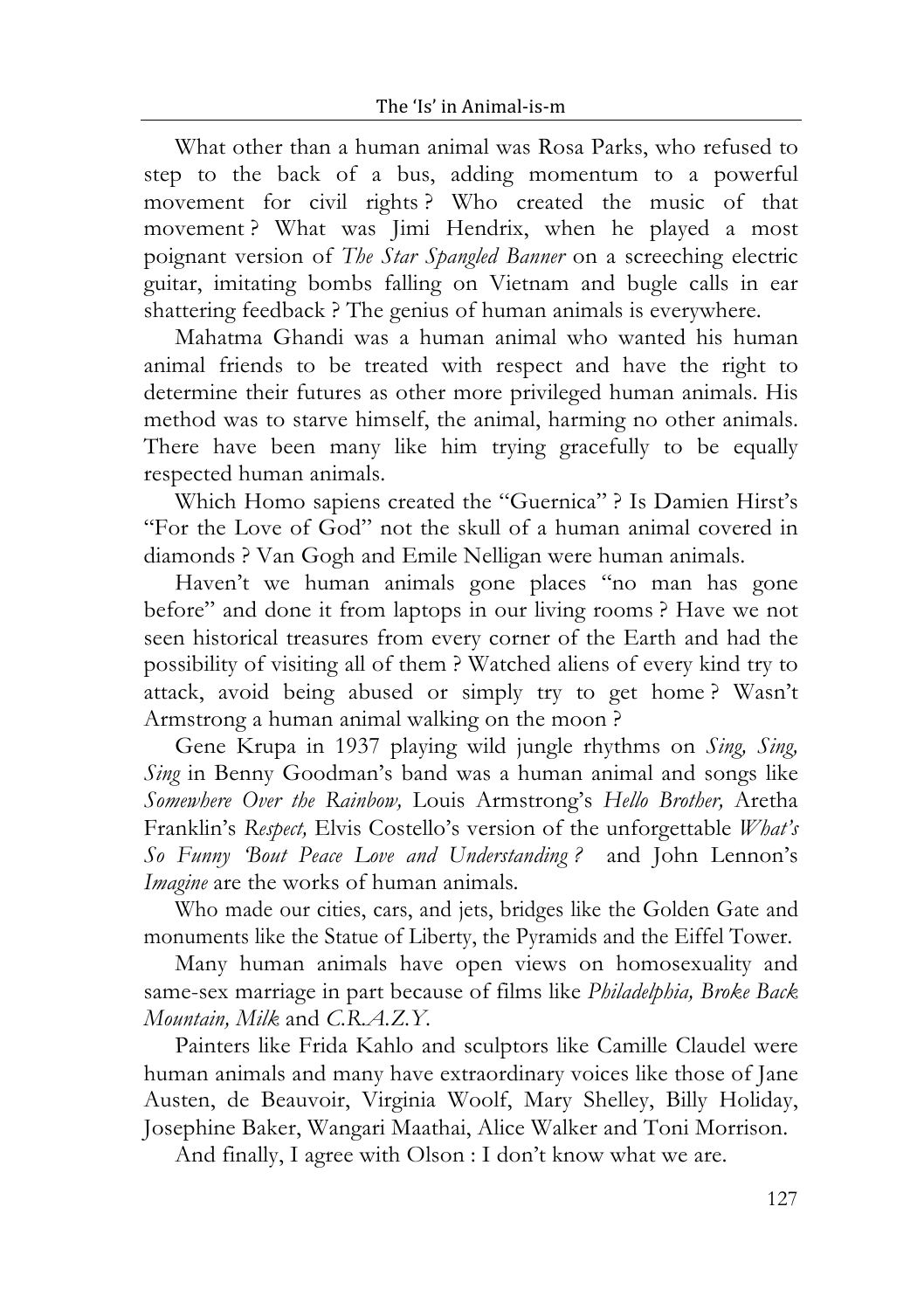#### **Bibliography**

- Anscombe, E. (1975), "The First Person", *Mind and Language*, ed. S. Guttenplan, Oxford, Clarendon Press, p. 45-65.
- Baker, L. R. (2001), *Persons and Bodies*, Cambridge, Cambridge University Press.
- Dennett, D. C. (1992), "The Self as a Center of Narrative Gravity", in F. S. Kessel, P. M. Cole and D. L. Johnson (eds.), *Self and Consciousness : Multiple Perspectives*, Hillsdale, Erlbaum, p. 103-127.
- Frege, G. (1980), "On Sense and Reference" (tr. by M. Black) in M. Black and P. Geach, *Translations from the Philosophical Writings of Gottlob Frege*, Oxford, Blackwell.
- Gettier, E. (1963), "Is Justified True Belief Knowledge ?", *Analysis*, vol. 23, n°6, p. 121-123.
- Latinen, A (2007), "Sorting Out Aspects of Personhood : Capacities, Normativity and Recognition, *Journal of Consciousness Studies*, vol. 14, n°5, p. 248-70.
- Korsgaard, C. M. (no date) "Moral Animals", *Harvard.edu* http://www.people.fas.harvard.edu/~korsgaar/CMK.MA.Abstract.pdf consulted on 10/15/2011.
- Korsgaard, C. M. (1989), "Personal Identity and the Unity of Agency : A Kantian Response to Parfit", *Philosophy & Public Affairs*, vol. 18, n°2, p. 101-132.
- Locke, J. (1975), *An Essay Concerning Human Understanding*, first published 1694, P. Nidditch ed., Oxford, Clarendon Press.
- Nagel, T. (1974), "What Is it Like to Be a Bat ?", *Philosophical Review*, vol. 83, n°4*,* p. 435-450.
- Olson, E. T. (2010), "Personal Identity", *Stanford Encyclopaedia of Philosophy*, http://plato.stanford.edu/entries/identity-personal/ consulted on 10/15/2011.
- Olson, E. T. (2007a), *What Are We ? A Study in Personal Ontology*, New York, Oxford University Press.
- Olson, E. T.(2007b), "What Are We ?", *Journal of Consciousness Studies*, 14*,* p. 37-55.
- Olson, E. T. (2006), "Is There a Bodily Criterion of Personal Identity ?" in F. MacBride, *Identity and Modality*, Oxford, Oxford University Press, p. 242-259.
- Olson, E. T. (2004), "Animalism and the Corpse Problem", *Australasian Journal of Philosophy*, vol. 82, p. 265-274.

<sup>128</sup>